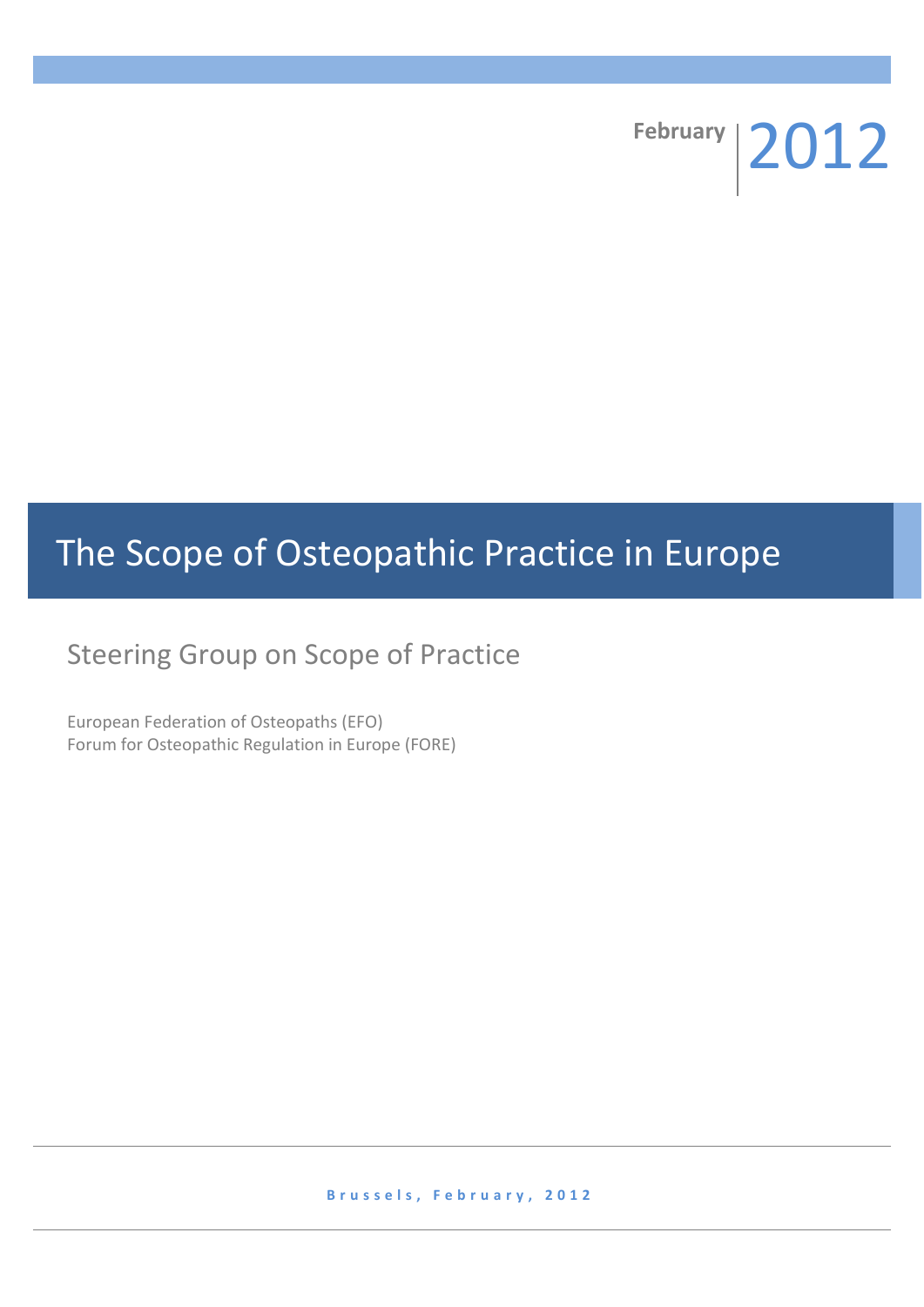#### **The Scope of Osteopathic Practice in Europe**

European Federation of Osteopaths (EFO) Adress: CEPLIS, 70, Coudenberg B-1000 Bruxelles- Belgium Fax: fax: +302107222370 Web site: [http://www.efo.eu](http://www.efo.eu/) E-mail[:info@efo.eu](mailto:info@efo.eu)

Forum for Osteopathic Regulation in Europe (FORE) Adress: c/o Osteopathy House, 176 Tower Bridge Road, London SE1 3LU, UK Web site: [http://www.forewards.eu](http://www.forewards.eu/) E-mail: [foresecretariat@osteopathy.org.uk](mailto:foresecretariat@osteopathy.org.uk)

Copyright © European Federation of Osteopaths (EFO) & Forum for Osteopathic Regulation in Europe (FORE), Brussels, February 2012 All rights reserved.

This material may be reproduced in full for educational, personal, or public non-commercial purposes only. Written permission from the EFO/FORE is required for all other uses.

The EFO/FORE does not warrant that the information contained in this document is complete and correct and shall not be liable for any damages incurred as a result of its use.

Printed in

How to reference this document:

van Dun P.L.S., Kouwenberg T. (red.), 2012, The Scope of Osteopathic Practice in Europe, Brussels, European Federation of Osteopaths (EFO) & Forum for Osteopathic Regulation in Europe (FORE)

Note: Portions of this document are derived from: the Belgian Professional Competence Profile for Osteopathy, the Osteopathic Practice Framework – consultation document of the General Osteopathic Council and the WHO Benchmarks for Training in Osteopathy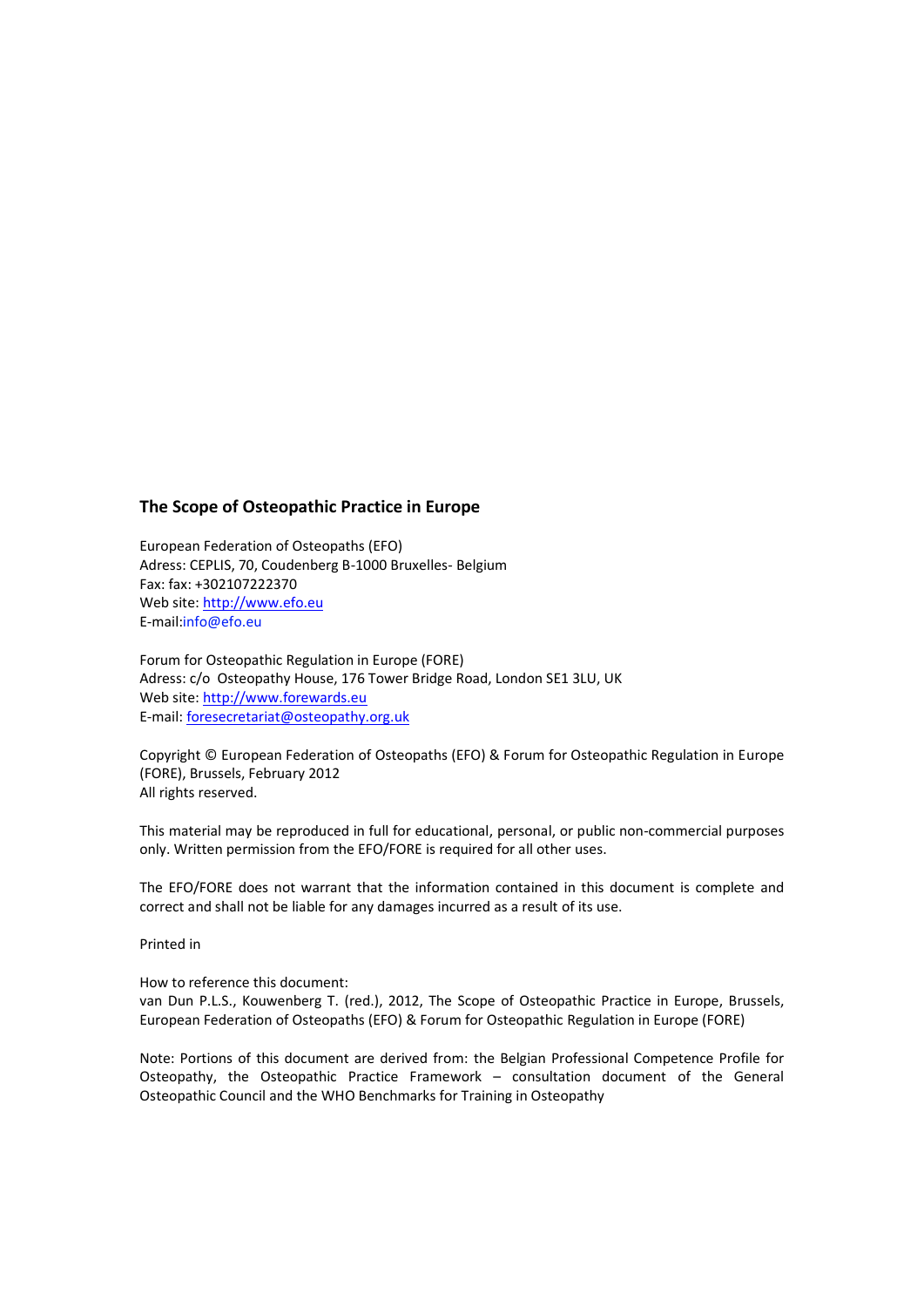## **Content**

| 1            | 1.1<br>1.2<br>1.3<br>1.4 |  |  |  |  |  |
|--------------|--------------------------|--|--|--|--|--|
| $\mathbf{2}$ |                          |  |  |  |  |  |
| 3            | 3.1<br>3.2               |  |  |  |  |  |
| 4            | 4.1<br>4.2               |  |  |  |  |  |
| 5            |                          |  |  |  |  |  |
| 6            | 6.1<br>6.2<br>6.3        |  |  |  |  |  |
| 7            |                          |  |  |  |  |  |
| 8            | 8.1<br>8.2               |  |  |  |  |  |
|              |                          |  |  |  |  |  |
|              |                          |  |  |  |  |  |
|              |                          |  |  |  |  |  |
|              |                          |  |  |  |  |  |
|              |                          |  |  |  |  |  |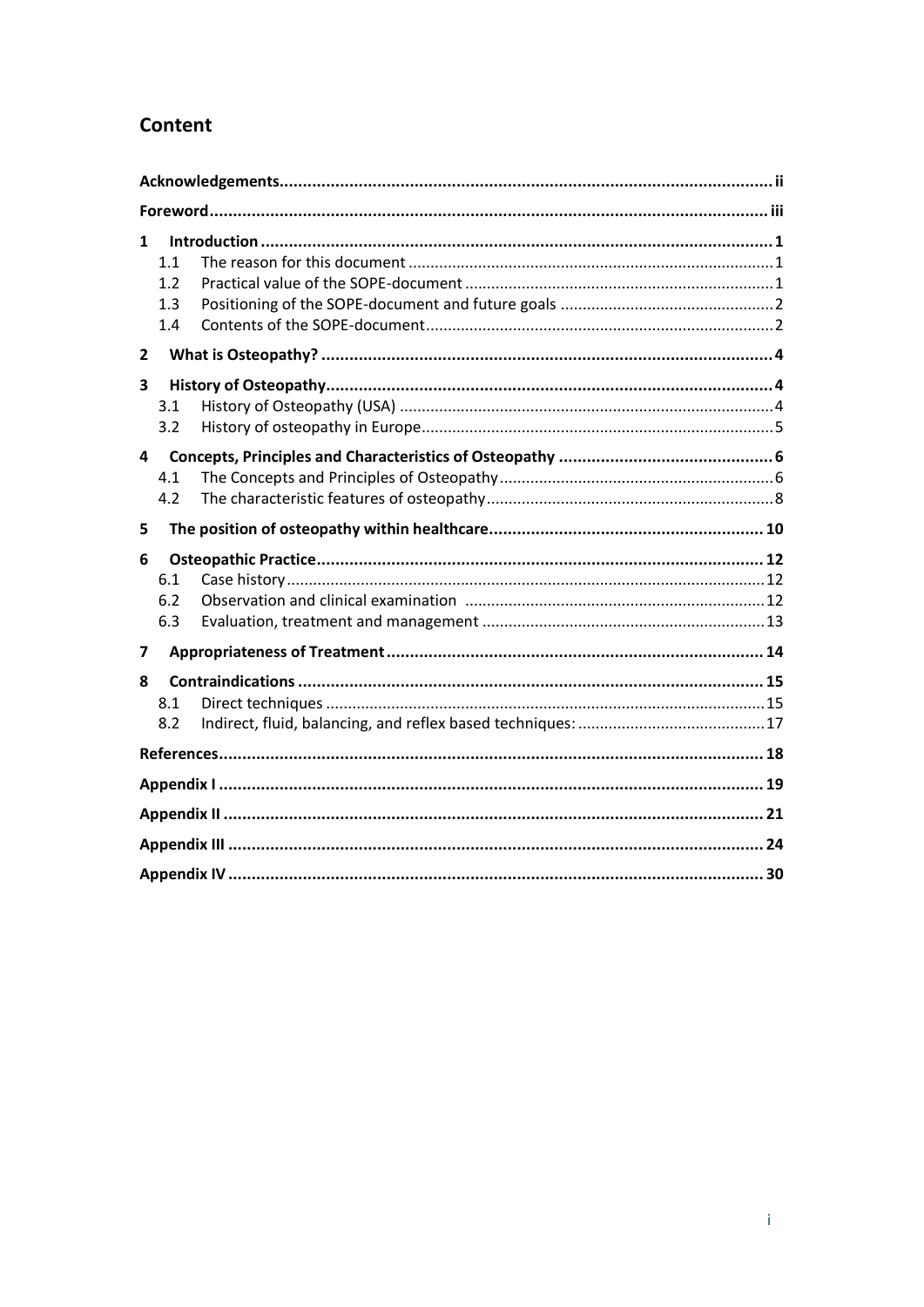## **Acknowledgements**

Many thanks to the Board of the EFO for giving us the opportunity and confidence to work on such an important document.

We especially want to thank the members of the Steering Group of the SOPE:

| Patrick van Dun, DO     | Belgium            |
|-------------------------|--------------------|
| Aila Kemppinen, DO      | Finland            |
| Philippe Sterlingot, DO | France             |
| Aisling Harmon, DO      | Ireland            |
| Patrick O'Byrne, DO     | Ireland            |
| Marco Giardino, DO      | Italy              |
| Ton Kouwenberg, DO      | <b>Netherlands</b> |
| José Apetztegia, DO     | Spain              |
| Maria Christina, DO     | Spain              |
| Phil Austin, DO         | Sweden             |
| Marcus Dye              | United Kingdom     |
| Michael Watson          | United Kingdom     |

Many thanks go to the British Osteopathic Association (BOA) for making it possible for the colleagues all over Europe to comment on the draft document via the internet. The BOA hosted a questionnaire. Catherine Goodyear collected the comments and send them to the Steering Group. So the best of our thanks go to Catherine for all the work she has done.

Finally we would like to thank all our European colleagues for the time they took to read and comment on the draft document.

Ton Kouwenberg, DO Chair of the SOPE-Steering Group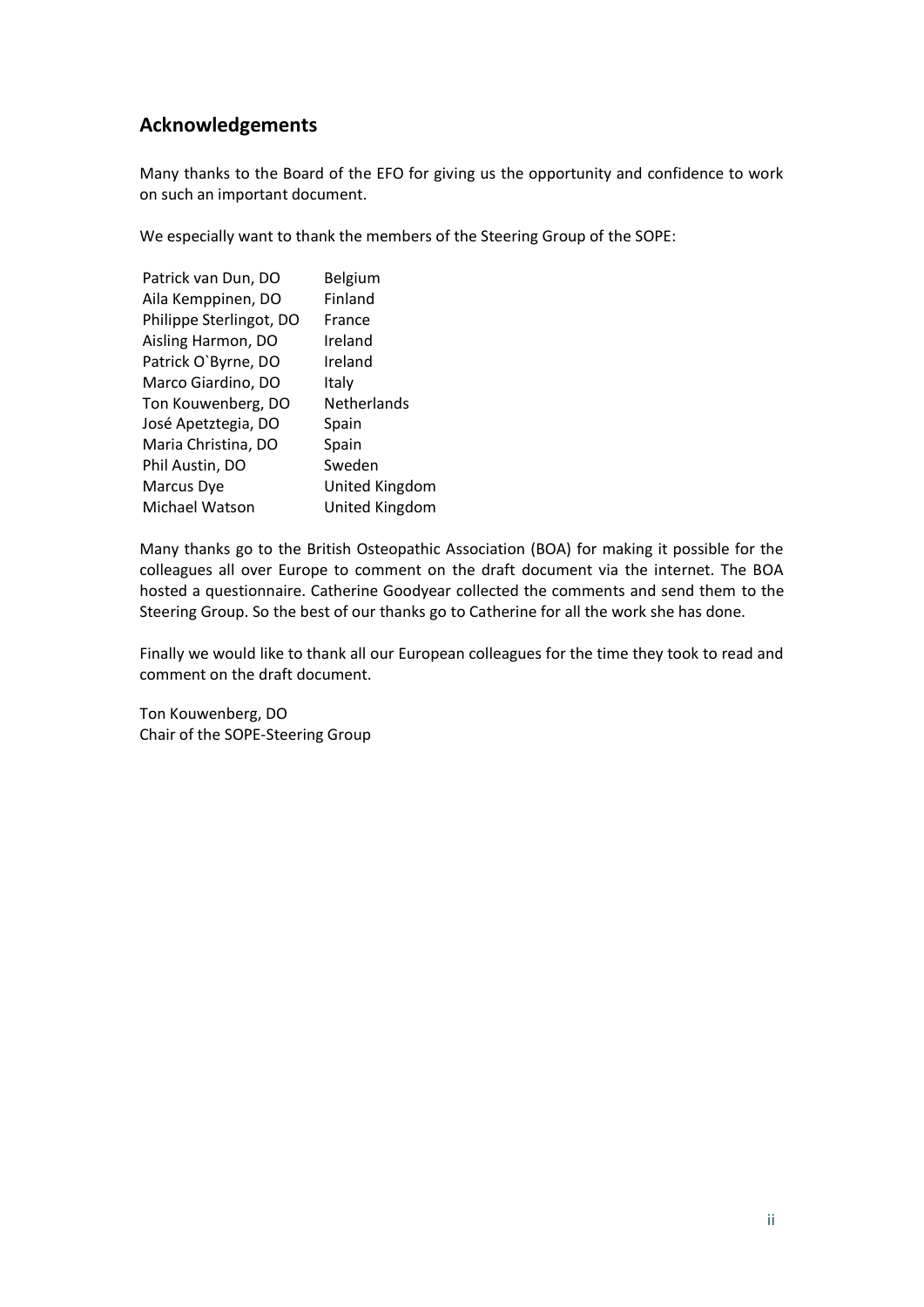## **Foreword**

Osteopathy in Europe is at a critical stage in its development. It is only recognised and regulated in a few European Union countries and is subject to a restrictive scope of practice in others.

As a result of this the leading European representative bodies for osteopathy, the European Federation of Osteopaths (EFO) and the Forum for Osteopathic Regulation in Europe (FORE) established a group to prepare a scope of osteopathic practice document.

Following an extensive investigation of osteopathic literature and consultation with members of EFO and FORE the group has completed this Scope of Osteopathic Practice in Europe (SOPE) document.

This is offered for the guidance of the development of the profession in Europe and as a reference document. It is expected that the members of EFO and FORE will consider which future work streams would flow from the production of this document

It must be stressed that this should be seen as a work in progress and it is expected that it will be reviewed on a regular basis in the years to come.

> Michael Watson Chief Executive EFO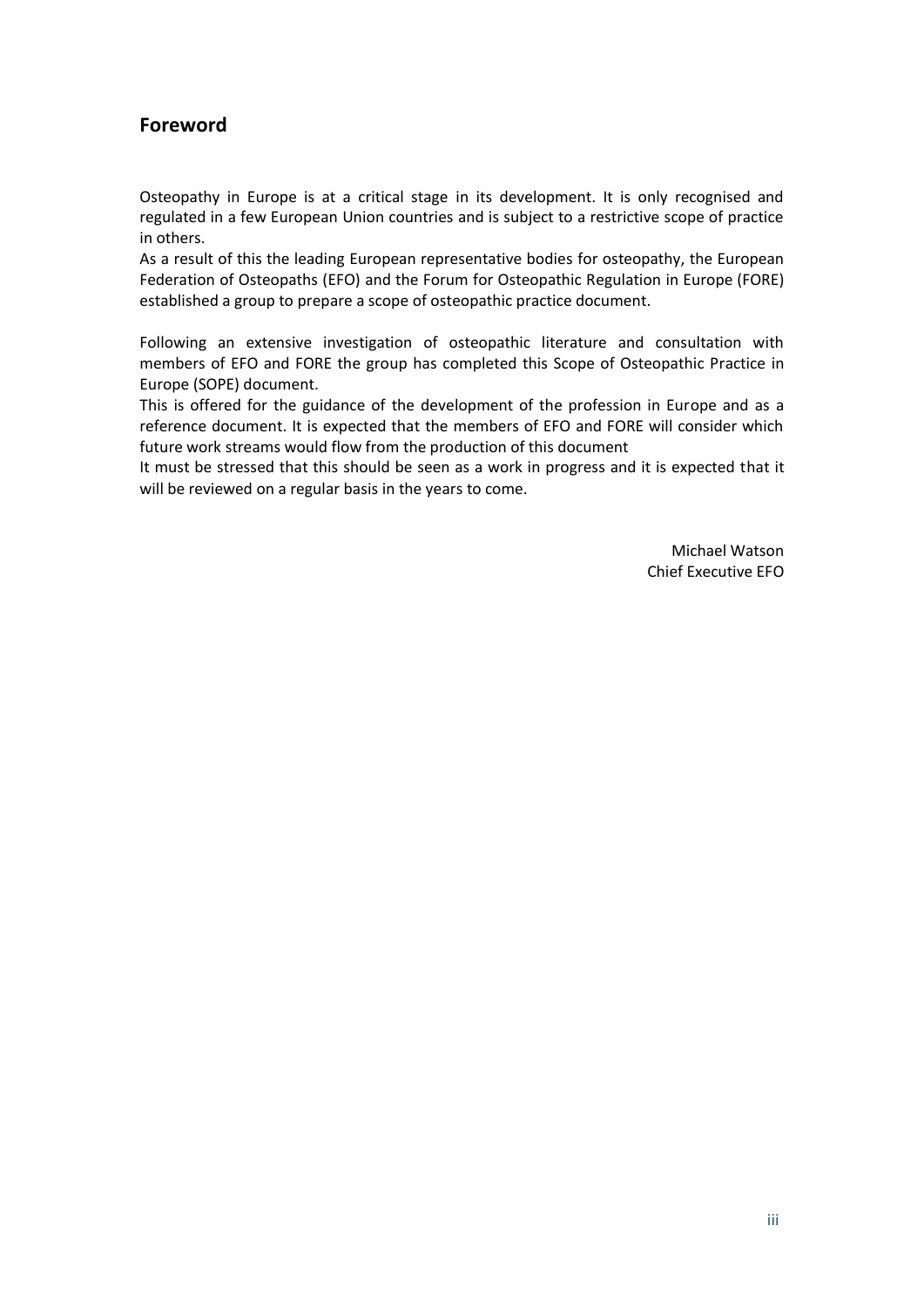



## **1 Introduction**

#### **1.1 The reason for this document**

Osteopathy is an autonomous primary healthcare profession, which is being practised in various ways all over the world. There are more than 100.000 osteopaths world wide.

The quality of osteopathic care is extremely important to both the osteopaths and the patients. In Europe, EFO and FORE are the umbrella organizations, which consider this quality of paramount importance. Both organizations play a coordinating role, each in their own territory within the profession. They are advocates for the various European agencies to embrace regulations of the practice of osteopathy as a full-fledged profession, with a high degree of responsibility and with specific qualifications. The objective of this is to clearly define osteopathy and to place it within the medical landscape. They ensure the unity of the profession by defending the common professional interests of osteopaths.

It is in light of the concern for the quality of osteopathic care and the continuous striving towards professionalization of osteopathy that this Scope of Osteopathic Practice in Europe should be considered.

#### **1.2 Practical value of the SOPE-document**

<u>.</u>

The SOPE document contributes to the further professionalization of the profession. Its main function is the international harmonization of the professional practice of osteopaths. It also serves to increase the recognisability of and insight into osteopathy, to guarantee and monitor the quality aspects of osteopathy and to strengthen the identity of osteopathy.

More specifically, the SOPE document can be used in the following ways:

The profession of osteopathy is not yet regulated in various European countries (for an overview, see Appendix I). This means that the profession of osteopathy and individual professional osteopaths in various European countries are not yet receiving legal protection or recognition. The lack of this recognition has not prevented the various professional organizations of osteopaths that are active in these countries and that are members of the EFO and/or FORE from continuously working on meeting all the conditions of a medical profession through regulation. Both FORE and EFO have been active in formulating the various Frameworks<sup>1</sup> and Codes<sup>2</sup>. This SOPE will also play a significant role in this process.

In Europe there are various professional groups that, for the sake of convenience, have been categorized under the denomination manual medicine/therapy. Aside from osteopathy, this

 $<sup>1</sup>$  European Framework for Codes of Osteopathic Practice, European Framework for Standards of Osteopathic</sup> Practice, European Framework for Standards of Osteoapthic Education and Training [http://www.forewards.eu/index.php?option=com\\_content&task=view&id=16&Itemid=88888905](http://www.forewards.eu/index.php?option=com_content&task=view&id=16&Itemid=88888905)

<sup>&</sup>lt;sup>2</sup> The Deontological Code of European Osteopaths and The European Charter of Osteopathic Ethics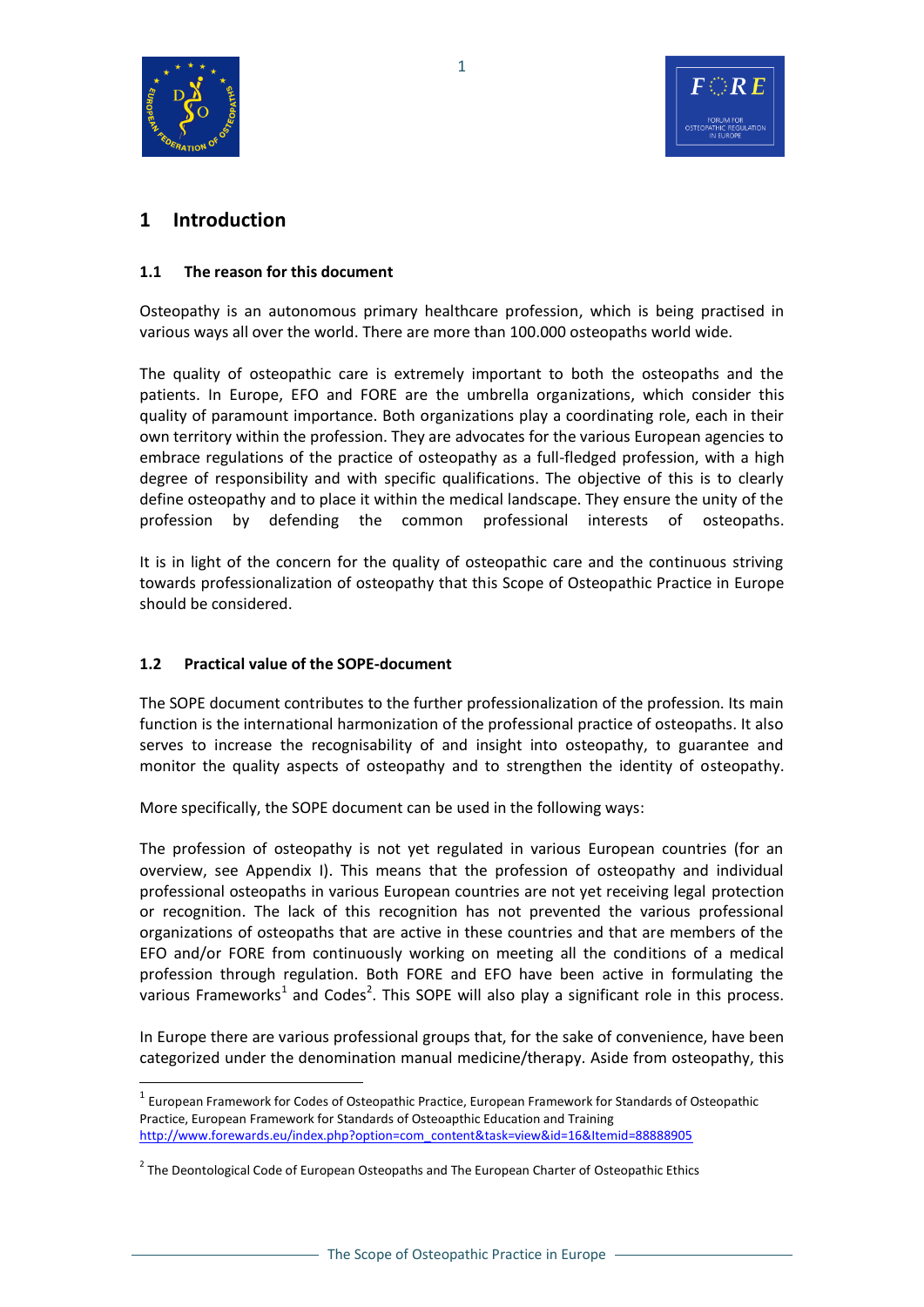



also includes other manual practices, such as manual medicine 'strictu sensu', manual therapy, chiropractic and physiotherapy.

Osteopathy is sometimes confused with one of these other manual forms of treatment. There is clearly a need for a clear differentiation between osteopathy and the other professional groups. SOPE can play a role in developing the differentiation criteria.

SOPE can also be informative for the development of other documents, guidelines and protocols regarding the professional practice of osteopaths and specifically the development of a European standard for healthcare provision by osteopaths (CEN Project<sup>3</sup>).

Finally, SOPE can be used to give information about the profession. It is informative for future practitioners of the profession, related practitioners and patients.

#### **1.3 Positioning of the SOPE-document and future goals**

This document is a description of the professional practice of an osteopath in the year 2012.

This SOPE has been formulated and extensively discussed by the professional group, under the auspices of EFO and FORE, and ultimately all its member organizations have contributed to its development.

In view of the rapidly changing society and the speed with which new developments can happen within the professional group and the practice of the profession we must consider that SOPE is a snapshot in time. It will therefore have to be continuously tested for its validity and practical value based on new insights and changes in the professional practice. It makes sense for the EFO/FORE, to take on this responsibility as the representatives of the professional associations, registers and competent authorities of osteopathy in Europe.

This SOPE is for guidance only. The document came into being through the search for consensus and should be seen as a guideline for the scope of osteopathic practice. Its use is voluntary.

SOPE is also regarded as an important part of a larger whole through which the following goals for the future can be put forward:

- The development of a European standard for healthcare provision by osteopaths (CEN Project);
- Updating and unification of the already existing EFO/FORE frameworks and codes;
- Development of an educational profile for osteopathy
- Development of an index of competencies.

#### **1.4 Contents of the SOPE-document**

1

The SOPE document was developed as follows. After some introductory information regarding how and why of the SOPE was developed, the essence of the profession is

<sup>&</sup>lt;sup>3</sup> CEN: European Committee for Standardization [\(http://www.cen.eu/cen/pages/default.aspx\)](http://www.cen.eu/cen/pages/default.aspx)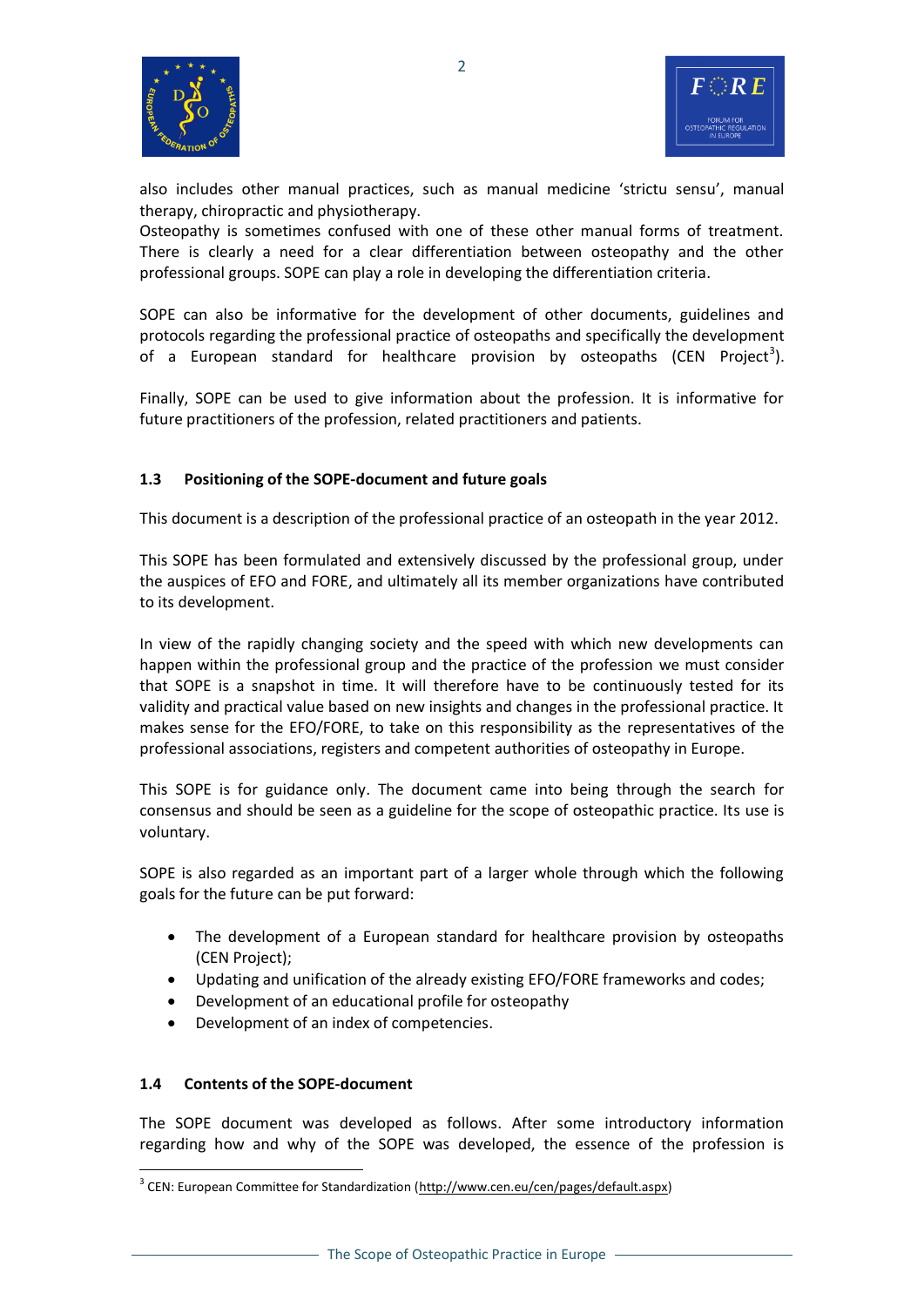



discussed from Chapter 2. In chapter 2 a brief definition is given about osteopathy. A historical setting (Chapter 3) followed by the concepts, principles and characteristics of the profession (Chapter 4). In Chapter 5, osteopathy is placed in the context of overall healthcare. In Chapter 6, an osteopathic consultation is outlined and Chapter 7 deals with the indications, while Chapter 8 discusses the contra-indications within the practice of osteopathy. The SOPE ends with a list of works that were consulted and which directly relate to the development of the document and some appendices for information and clarification.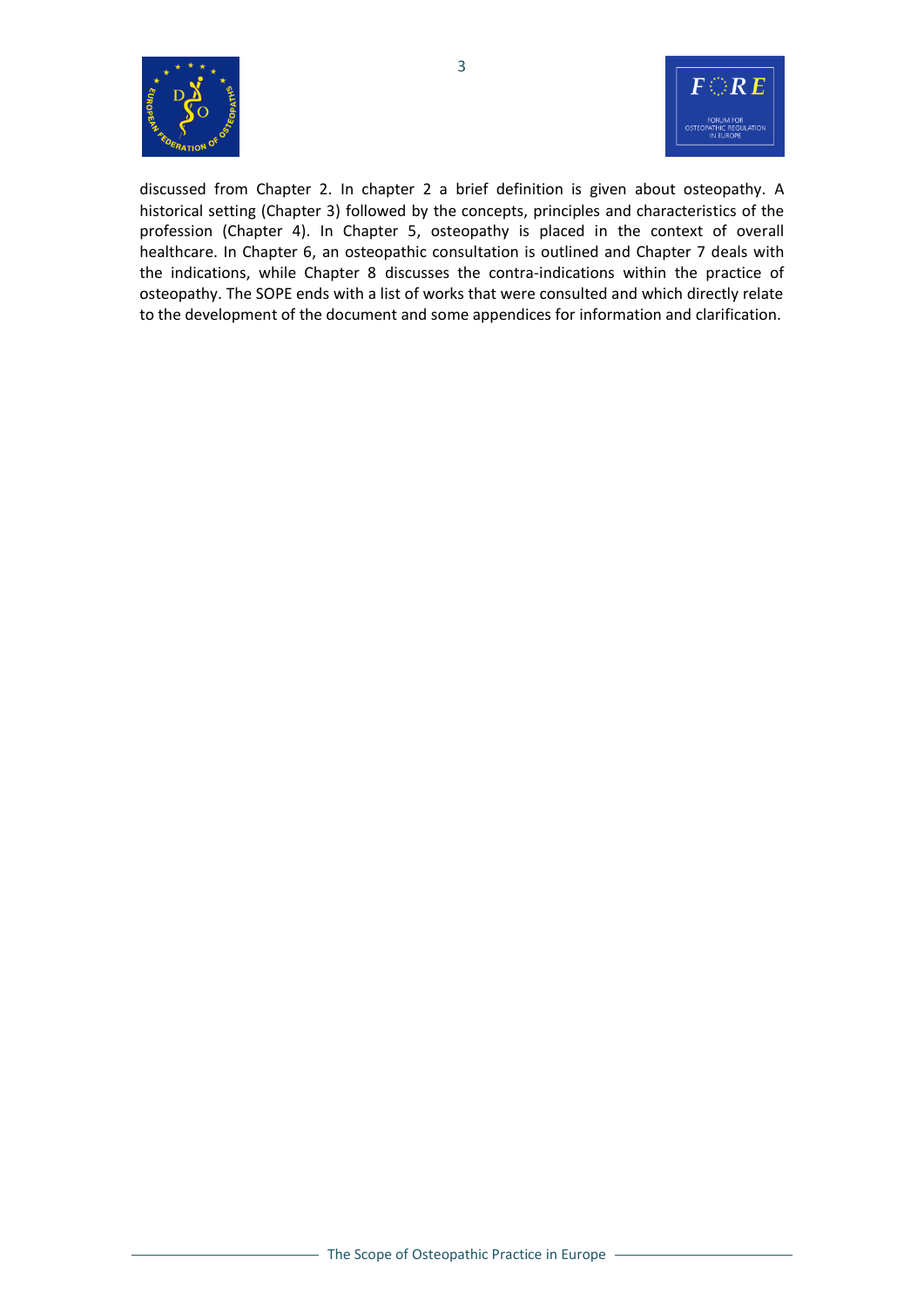



## **2 What is Osteopathy?**

*"Osteopathy is a system of medicine that emphasizes the theory that the body can make its own remedies, given normal structural relationships, environmental conditions, and nutrition. It differs from allopathy primarily in its greater attention to body mechanics and manipulative methods in diagnosis and therapy."<sup>4</sup>*

*World Health Organization (WHO)*

## **3 History of Osteopathy**

#### **3.1 History of Osteopathy (USA)**

<u>.</u>

Osteopathy was founded in 1874 by Andrew Taylor Still (°1828 Virginia, †1917 Kirksville) and has since established itself as a recognized form of medicine within the US healthcare system, and indeed is still one of the fastest growing professions in that industry generally.

A.T. Still, became a physician, following in the footsteps of his father and practised medicine for twenty years. As a Unionist, he participated in the American Civil War (1861-1864) as a field surgeon. The loss of several of his children during an epidemic of cerebral-spinal meningitis convinced Still of the necessity to reform healthcare. Following the rules of his idea master, John Wesley, he observed nature, dissected the bodies of Shawnee Indians and dissected animals he had hunted. He also studied the medical practices of the Shawnees, which included joint manipulations. His medical doctrine became a mixture of metaphysics and mechanical speculations resulting from his observations. To him, all disease originated from an impediment of proper blood circulation. Muscle contractions and joint displacement were responsible for bad circulation of the life fluids. Still belonged to a long line of "Hippocratic" thinkers.

Still started the first college for osteopathy in Kirksville in 1892 ("American School of Osteopathy"). Despite the fact that the state of Kansas permitted him to issue the Medical Doctor (MD) diploma, he insisted that the title Diplomate in Osteopathy (DO) be used. This title would later be replaced by Doctor of Osteopathic Medicine (DO).

Advances in the medicinal profession soon caused some friction within his own team of teachers. A rising number of teachers called for the addition of courses in chemistry, physiology and materia medica to the curriculum.

<sup>&</sup>lt;sup>4</sup> WHO definition of osteopathy [\(http://whqlibdoc.who.int/wkc/2004/WHO\\_WKC\\_Tech.Ser.\\_04.2.pdf\)](http://whqlibdoc.who.int/wkc/2004/WHO_WKC_Tech.Ser._04.2.pdf)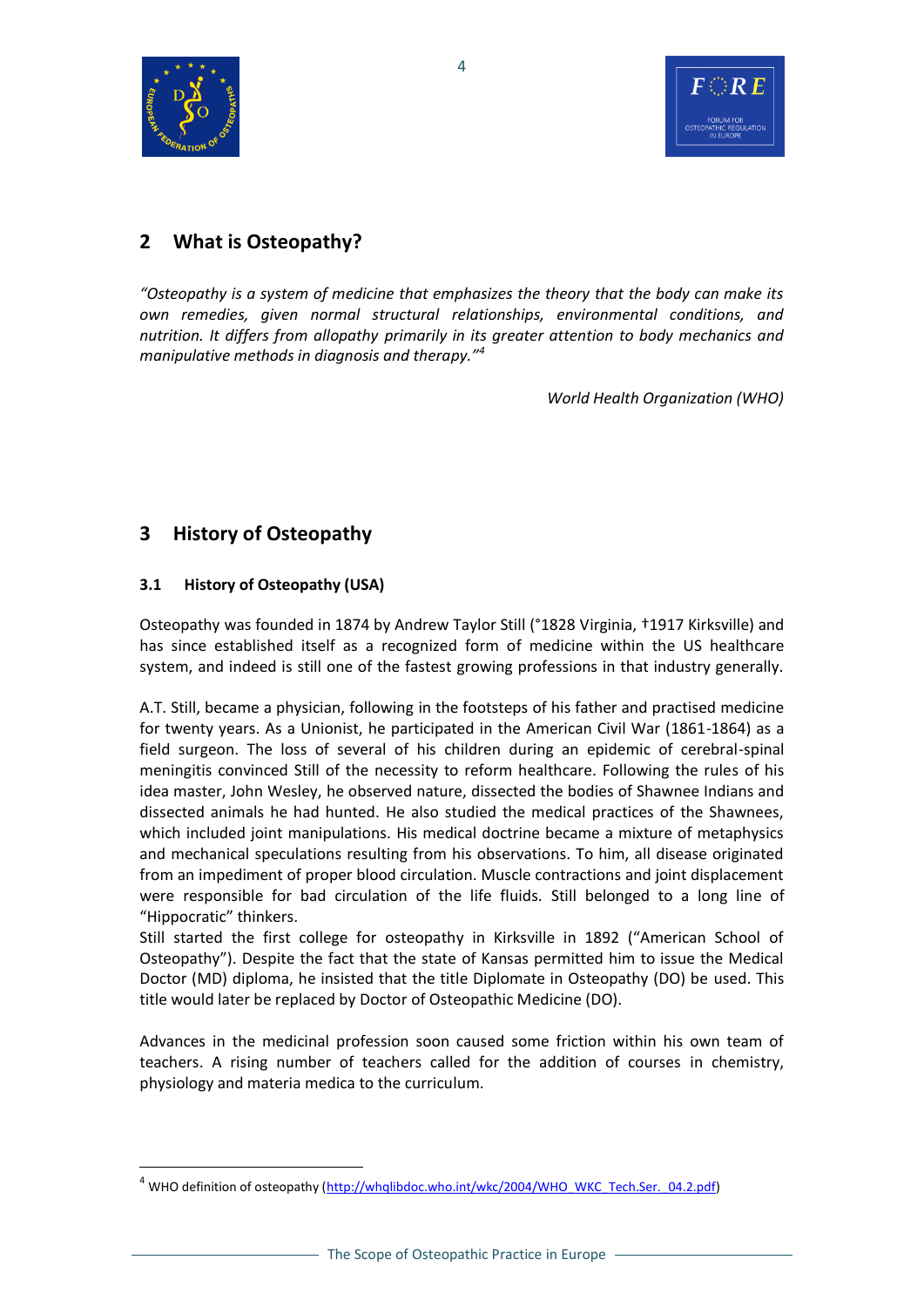

1



As of today, 23 COMs (College of Osteopathic Medicine) have educated roundabout 60.000 DOs in total. They are fully integrated in primary care and have the potential to specialise in one of many different branches of medicine.

#### **3.2 History of osteopathy in Europe**

Osteopathy in Europe and the rest of the world went through a completely different evolution. John Martin Littlejohn (1865-1947) is the man credited with bringing osteopathy to Europe. He initially studied rights, Easter philology, theology, but also anatomy and physiology at the University of Glasgow. Because of his poor health, he migrated to the USA in 1892 to be treated by A.T. Still. He recovered very quickly, which left a profound impression on him. Still offered him a position as professor in general medicine while he was being trained as an osteopath by Still. Littlejohn joined the College of Kirksville, and soon became dean. He then soon clashed with Still over which standard subjects should be taught.

In 1910, Littlejohn founded the College for Osteopathy in Chicago, to move back to England in 1913, and found the first British School for Osteopathy in 1917.

Littlejohn approached Parliament in 1935 for recognition of the osteopathic profession. Finally, in 1993, osteopathy was being regulated as an official separate profession by the signing of the "Osteopaths Act". The General Osteopathic Counsil (GOsC) was elected to lawfully regulate osteopathy in the UK, register all practitioners, and further spread osteopathy amongst the people.

Nowadays, English colleges for osteopathy are linked to and validated by the formal structures of higher education (Universities).

Although Littlejohn's view differed in certain aspects from Still's, osteopathy in the UK developed much more according to Still's principles than osteopathy in the US did, which rather distanced itself from Still through the assimilation to allopathy.

The difference between American and European osteopathy can mainly be explained historically by two facts:

- we find the "medical market" in the USA not yet controlled by allopathic medicine at the end of the  $18<sup>th</sup>$  century, quite in contrast to the UK market, where it was already fully regulated by the time osteopathy was introduced;
- in stark contrast with the allopathic medical presence within osteopathy in the USA<sup>5</sup>, UK osteopathy has mostly been developed outside the confines of regular medicine.

From the UK, France and later from Belgium, osteopathy spread out to several countries in Europe.

<sup>&</sup>lt;sup>5</sup> Still and some of his early disciples were medical men and the early faculty of the ASO included several individuals with MD degrees.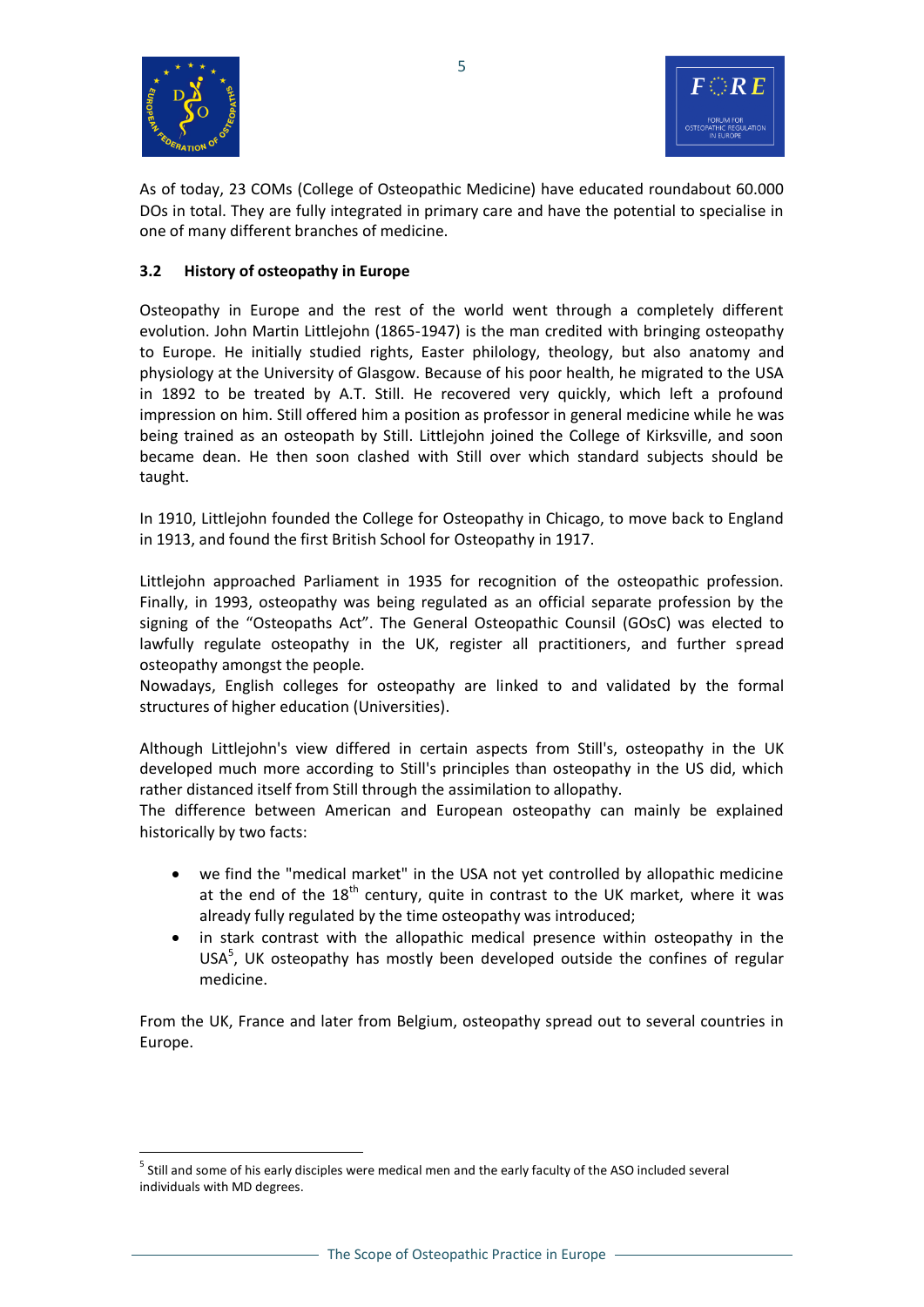



## **4 Concepts, Principles and Characteristics of Osteopathy**

#### **4.1 The Concepts and Principles of Osteopathy**

The practice of osteopathy uses current scientific knowledge to apply the principles of osteopathy to patient care. Scientific plausibility and evidence-based outcomes have a high priority in patient treatment and case management.

Osteopathy provides a broad range of approaches to the maintenance of health and the management of disease. It embraces the concept of the unity of the individual's structure (anatomy) and function (physiology); as such osteopathy is a patient-centered system of health care, rather than disease-centered.

An essential component of osteopathy is its great attention to body mechanics and its manual methods in diagnosis and therapy. Osteopathy was developed as a means to facilitate normal self-regulating/self-healing mechanisms in the body by addressing areas of tissue strain, stress or dysfunction which may impede normal neural, vascular and biochemical mechanisms.

The practical application of the concepts and principles are described by several models of structure-function relationships that osteopathic clinicians use to influence the gathering of diagnostic information and the interpretation of the significance of neuro-musculoskeletal findings in the overall health of the patient.

As such it is not limited to the diagnosis and treatment of musculoskeletal problems, nor does osteopathy emphasize joint alignment and radiographic evidence of structural relationships. Rather, osteopathy is more concerned with the manner in which the biomechanics of the musculoskeletal system are integrated with and support the entire body physiology. Osteopathy acknowledges that each human body is constructed of the same components and their corresponding functions, but is also aware that each individual develops their own biomechanical adjustments as a response to any physical, chemical, emotional and psychological events that might be of influence.

Typically a combination of models will be appropriate for an individual patient. The combination chosen is modified by the patient's differential diagnosis, co-morbidities, and other therapeutic regiments.

The following five models of structure-function guide the osteopathic clinician's diagnosis and treatment of the patient. The models describe the effects of postural and biomechanical factors on the patient's ability to compensate for stressors or illness; the influence of the nervous system on physical, cognitive, and emotional health; the importance of the respiratory-circulatory system in maintaining proper cell and tissue function; the role of psychosocial factors in preventing and treating disease; and factors which influence bioenergetic needs such as oxygen and nutrient consumption.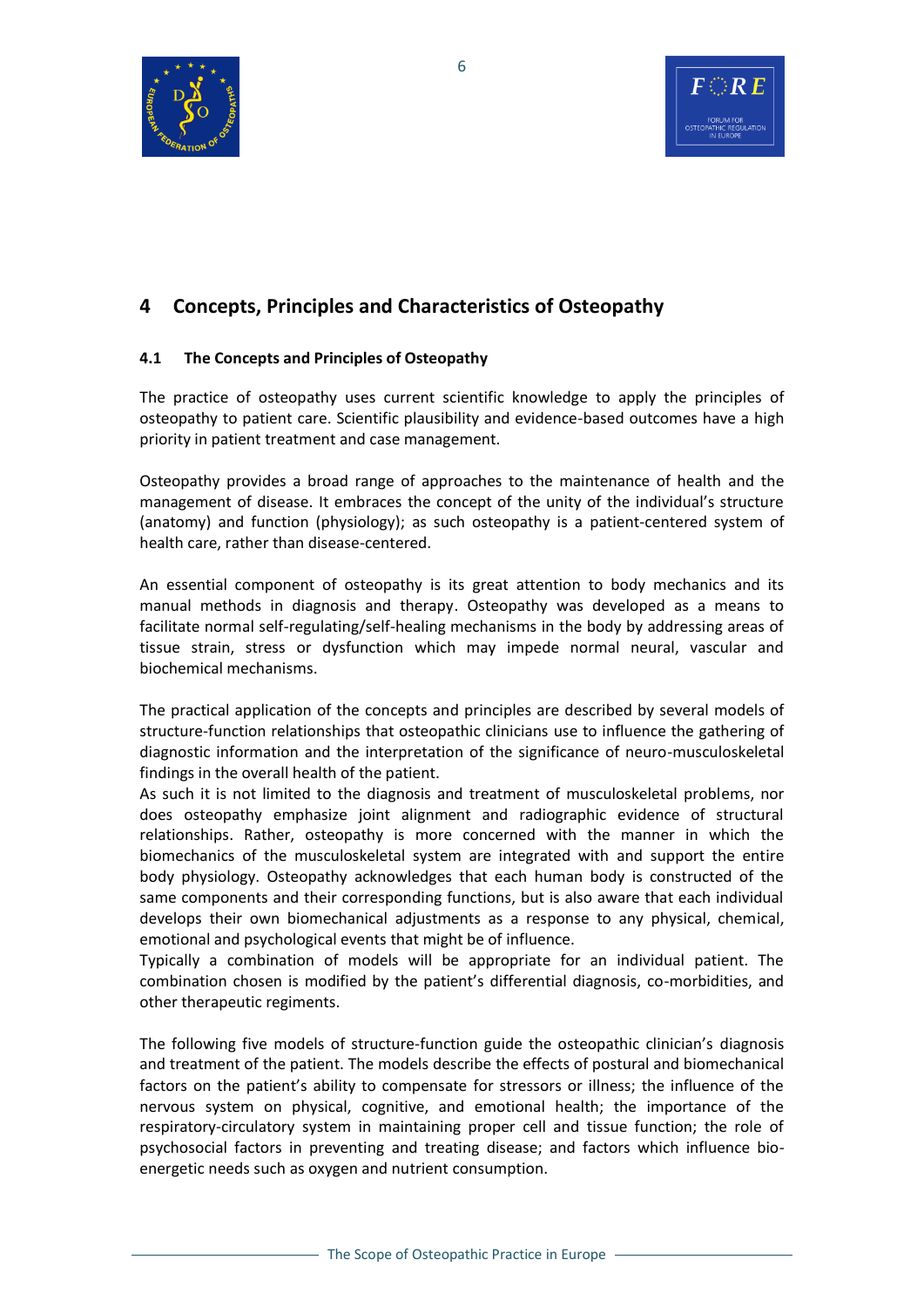



These models<sup>6</sup> are:

- *Biomechanical Model:* This model views the body as an integration of somatic components that relate as a posture and balance mechanism. Stresses or imbalances within this mechanism will affect dynamic function and result in increased energy expenditure, altered proprioception<sup>7</sup>, changes in joint structure, impediments of neurovascular function and altered metabolism. Osteopathic treatment within this model allows for restoration of posture and balance, and efficient use of the musculoskeletal components.
- *Neurological Model:* The neurological model considers the effects of spinal facilitation, proprioceptive function, balance between the components of the autonomic nervous system, and activity of nociceptors (pain fibres) on the function of the neuro-endocrine immune network. Of particular importance is the interrelation of the musculoskeletal and visceral systems through the autonomic nervous system. Osteopathic treatment within this model focuses on the reduction of mechanical stresses, balance of neural inputs and the reduction or elimination of nociceptive drive.
- *Respiratory/Circulatory Model:* This model concerns itself with the maintenance of extra- and intracellular environments through the unimpeded delivery of oxygen and nutrients and the removal of cellular waste products. Any tissue stress interfering with the flow or circulation of any bodily fluid can affect tissue health. Osteopathic treatment within this model would address dysfunction in respiratory mechanics, circulation and the flow of bodily fluids.
- *Bio-psychosocial Model:* This model looks at the various reactions and psychological stresses with which patients contend. Health may be affected by environmental, socio-economic, cultural, physiological and psychological factors. Somatic dysfunction<sup>8</sup> in the musculoskeletal system may be a reaction to environmental, socio-economic, cultural or psychological conditions, but can in turn, reinforce physiological stress.
- *Bio-energetic Model:* The body seeks to maintain a balance between energy production, distribution, and expenditure. Maintaining this balance aids the body in its ability to adapt to various stressors: immunological, nutritional, psychological,

1

 $<sup>6</sup>$  References to underpin these models are listed in appendix II</sup>

 $^7$  Proprioception is the sense of the relative position of neighbouring parts of the body.

<sup>&</sup>lt;sup>8</sup> Somatic dysfunction: impaired or altered function of related components of the somatic (body framework) system; skeletal, arthrodial and myofascial structures and their related vascular, lymphatic and neural elements. Somatic dysfunction is treatable using osteopathic manipulative treatment.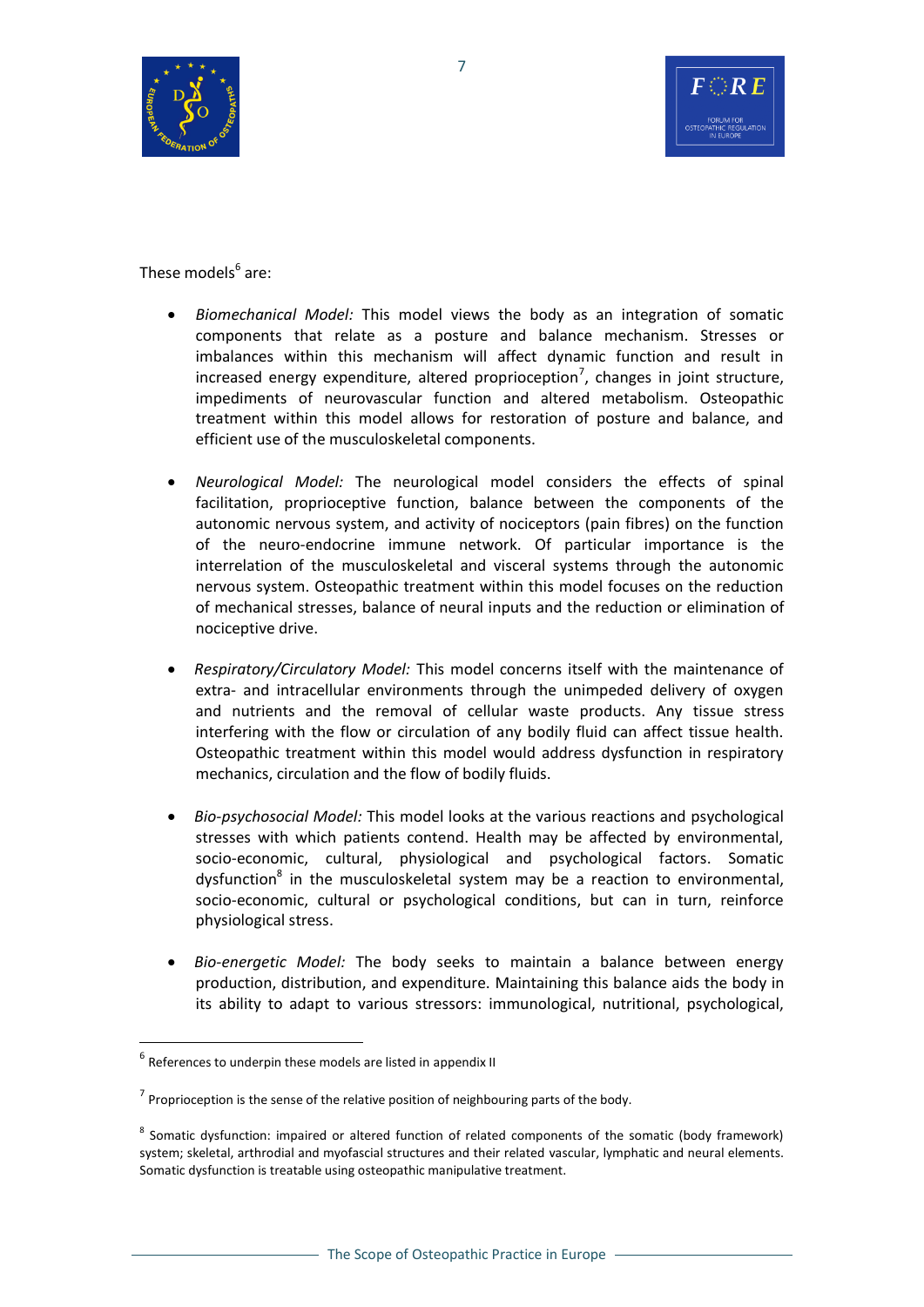



etc. Osteopathic treatment within this model would address somatic dysfunction, which has the potential to deregulate the production, distribution or expenditure of energy.

It is of course imperative for thorough knowledge of the physiological mechanisms of these models to be taught extensively in an osteopathic curriculum.

#### **4.2 The characteristic features of osteopathy**

Even though the aforementioned principles can no longer be seen as exclusive to osteopathy, they are still part of its conceptual framework and a distinction might be found in the level of interweaving and depth with which they are applied in everyday practice.

Although manual techniques are used by many types of clinicians, such as chiropractors, physiotherapists, etc., the unique manner in which osteopathic manipulative techniques are integrated into patient management, as well as the duration, frequency and the choice of technique are all distinctive aspects of osteopathy. Osteopathy is not limited to the spinal thrust techniques often associated with manual medicine. Many forms of osteopathic manual techniques are taught and used by osteopaths. These include thrust or impulse techniques as well as very gentle techniques (see chapter 6).

Despite the fact that the different forms of manual medicine each have their own technical arsenal and method of application, continuous progress in inter-professional exchanges has naturally meant that in the search for an efficient manual diagnostic and therapeutic approach, those techniques are selected that are considered most appropriate. Over time, this technical Darwinism has resulted in a considerable transfer of techniques from one profession to another. Against the backdrop of this transmission of techniques, it is crucially important to remember that the arsenal of applied osteopathic techniques does not define osteopathy itself. They are only part of the practice of osteopathy. The underlying concept, the underlying osteopathic thought process and how these are implemented in practice are what distinguish osteopathy from other manual forms of medicine, much more so than its techniques and how they are performed.

Although the range of techniques, as indicated above, is not one of the characteristic features of osteopathy in comparison to the arsenals of the other forms of manual medicine, within the profession we do refer to the "osteopathic touch"<sup>9</sup>. This is a concept that is quite separate from the practical manual techniques and that is believed to be very specific to our occupational group.

Other characteristics, such as the holistic $10$  nature of osteopathy and the adherence to the

<sup>1</sup> <sup>9</sup> We would define the 'osteopathic touch' so often referred to in osteopathic literature as a highly developed haptic ability coupled with competent technical skill.

 $10$  The word "holistic" is used here to convey the concept first mooted at the start of the last century within the field of biology as an alternative to the notion that life can be explained by means of purely mechanistic principles, on the one hand, and the idea that to explain life we must assume a life force, on the other hand. The holistic perspective understands all things in terms of an organic whole and not as separate physical and chemical elements, as prescribed by mechanistic thinking. The theory of a characteristic life force, such as is present in vitalism, is thus rendered superfluous and indeed must be considered unscientific. Essentially, holism views the organism as more than just a mechanical aggregate: rather it is a true and unified **whole**, hierarchically organised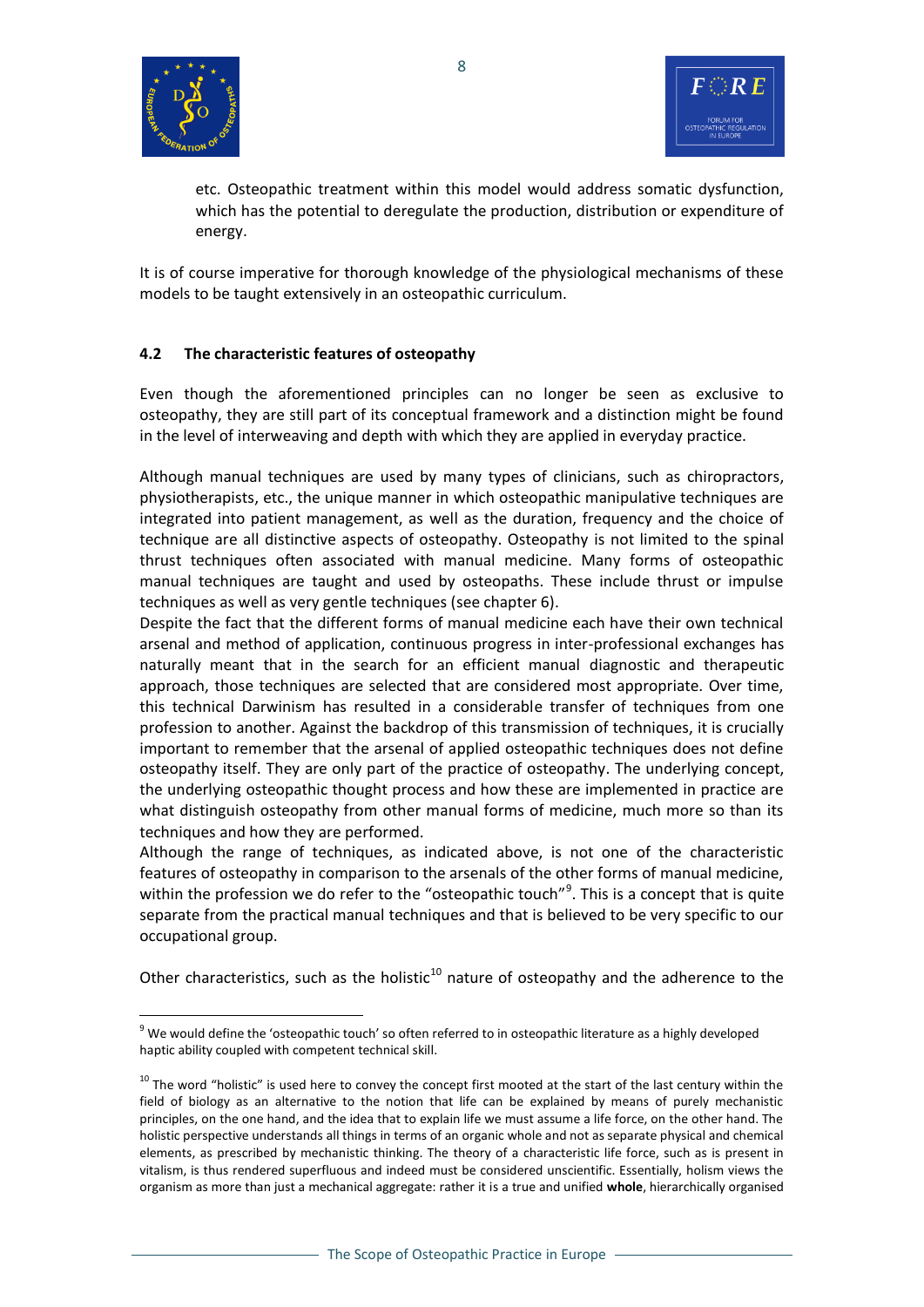

<u>.</u>



salutogenetic<sup>11</sup> and/or hygiogenetic<sup>12</sup> model, are not exclusive to osteopathy and can also be brought back to the principle of unity and the potential for self-regulation respectively.

Another important concept within osteopathy is that of "function"<sup>13</sup>. Functions are at all levels contextual and relational, from local function of a body part to the function of a person in their physical and social environment. Clinical decisions depend on how this context is formed and understood.

Osteopathy adopts a very specific approach to the contextual and relational character of function. On the one hand osteopathic evaluation and diagnosis stress on the importance of the whole in reaching a better understanding of the parts. On the other hand dysfunctional local systems are identified in a quite specific way.

A study of the literature<sup>14</sup> shows us that the traits mentioned above are no longer the preserve of osteopathy, but that the combination and particularly the practical implementation thereof could certainly define its identity.

To summarise: Current osteopathic practice has evolved and developed from its original founding doctrine. What has developed is a unique clinical practice restricted essentially to the use of manual techniques to achieve a diagnostic and/or therapeutic goal. The majority of osteopathic consultations are to be found in the sphere of functional pain of the locomotor apparatus<sup>15</sup>. The aim of osteopathic treatment is to return the organism to normal

<sup>11</sup> 'Salutogenesis', as defined by Israeli sociologist Aaron Antonovsky, can be seen as a counterpart of 'pathogenesis'. The term describes an approach focusing on factors that support human [health](http://en.wikipedia.org/wiki/Health) and well-being, rather than on factors that cause disease. More specifically, the "salutogenic model" is concerned with the relationship between health, stress and coping.

<sup>12</sup> Hartmut Heine suggested the alternative term 'hygiogenesis' as a counterpart to pathogenesis, defining it as the activation of self-healing forces (Heine H., *Lehrbuch der biologische Medizin,* 1997, p.3, Hippokrates Verlag, Stuttgart).

 $13$  Tyreman S.J., The Concept of Function in Osteopathy and Conventional Medicine: A Comparative Study, 2001, PhD Project, BSO, London

<sup>14</sup> Wagner C., Exploring a European osteopathic identity: analysis of professional profiles of European osteopathic organizations, 2009, WSO-DUK, master thesis, Vienna.

<sup>15</sup> About 65% of all complaints that were reported in the SDC-Project in the UK were of the spine [\(http://www.osteopathy.org.uk/uploads/standardised\\_data\\_collection\\_finalreport\\_24062010.pdf\)](http://www.osteopathy.org.uk/uploads/standardised_data_collection_finalreport_24062010.pdf) and an almost similar percentage was found in the KCE-Report in Belgium [\(http://kce.fgov.be/publication/report/ostheopathy-and-chiropractic-state-of-affairs-in-belgium\)](http://kce.fgov.be/publication/report/ostheopathy-and-chiropractic-state-of-affairs-in-belgium).

and displaying various levels of complexity. At each level the whole is more than merely the sum of the parts. The behaviour of each level is determined by principles that cannot simply be reduced to the laws which govern its components. Study of the lower levels is necessary, but not sufficient in order to understand the upper levels. "New", "**emerging**" characteristics are to be found, or rather "reveal themselves" at each new level of complexity.

Living organisms strive towards the realisation and preservation of the normality of this whole. Anomalies are counterbalanced wherever possible, as is evident during embryogenesis and physiological homeostasis (Willemsen H. (ed.), *Dictionary of Philosophy, entry on The Vitalism vs Mechanism Debate*, Assen, Van Gorcum, 1992, p. 457-461)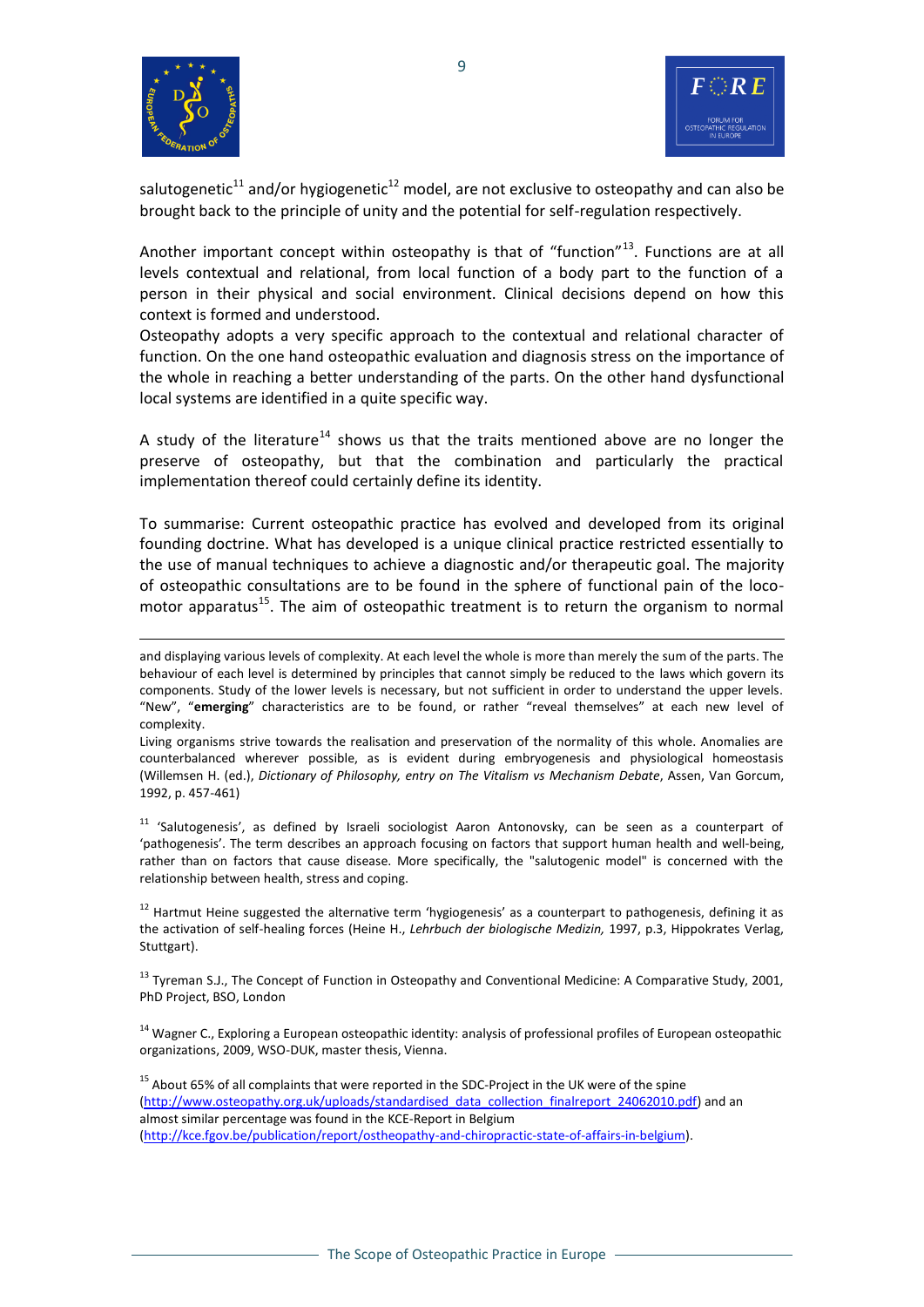

<u>.</u>



function which may restrict the need for medication, surgery or other interventions. It is possible that other motives for consulting an osteopath, linked to other functions such as the digestive system or circulation, will eventually reach the same level of scientific grounding thanks to further clinical and basic research and will therefore be elevated to the status of fully fledged indications for osteopathic treatment<sup>16</sup>. Such research will have to be conducted in a university environment and cooperation with other medical specialisations will be vital.

## **5 The position of osteopathy within healthcare**

Today, the field of operation of the professional osteopath is situated within first-line medical care and as primary healthcare practitioners.

Patients do not require to be referred from a general practitioner or specialist in order to make an appointment with an osteopath. Whenever possible, osteopaths will work alongside general practitioners, specialists and/or other healthcare disciplines and refer patients to them where and when appropriate (provided this meets with the consent of the patient).

The osteopathic profession remains autonomous in terms of the actions (expertise, diagnostics, safety, care), attitude (respect, handling of information, relation of trust and awareness of responsibility) and work organisation (efficiency, protection, right to complain) of the osteopath.

#### *To which field of operations within first- line medical care does osteopathy belong?*

Osteopathy can be both complementary to, as well as an alternative to more standard medical treatment. Alongside its curative function, osteopathy also has, by virtue of its conceptual background, a place within preventive medicine.

Osteopathic medicine is concerned less with conditions and diseases than that which has compromised the health, so it is not very informative to present a list of conditions which osteopathic treatment may help. Consequently, the following is offered only as a general guide to the varied range of presenting complaints that patients might bring to their osteopath. It is not exhaustive:

- Problems relating to the mechanical and nervous systems, such as pain, discomfort and impaired function of muscles and joints and their associated structures.
- Falls, injuries and strains, the effects of poor posture, tension, emotional stress and headache.
- Impaired function of body systems presenting as digestive problems, circulatory disturbances, respiratory conditions, ear, nose or throat problems especially in the young, stress-related conditions and infective diseases. Osteopathic care has also

<sup>&</sup>lt;sup>16</sup> We refer you at this juncture to the published NICE Guidelines (National Institute for Health and Clinical Excellence): Early management of persistent non-specific low back pain, 2009; <http://www.nice.org.uk/nicemedia/live/11887/44334/44334.pdf>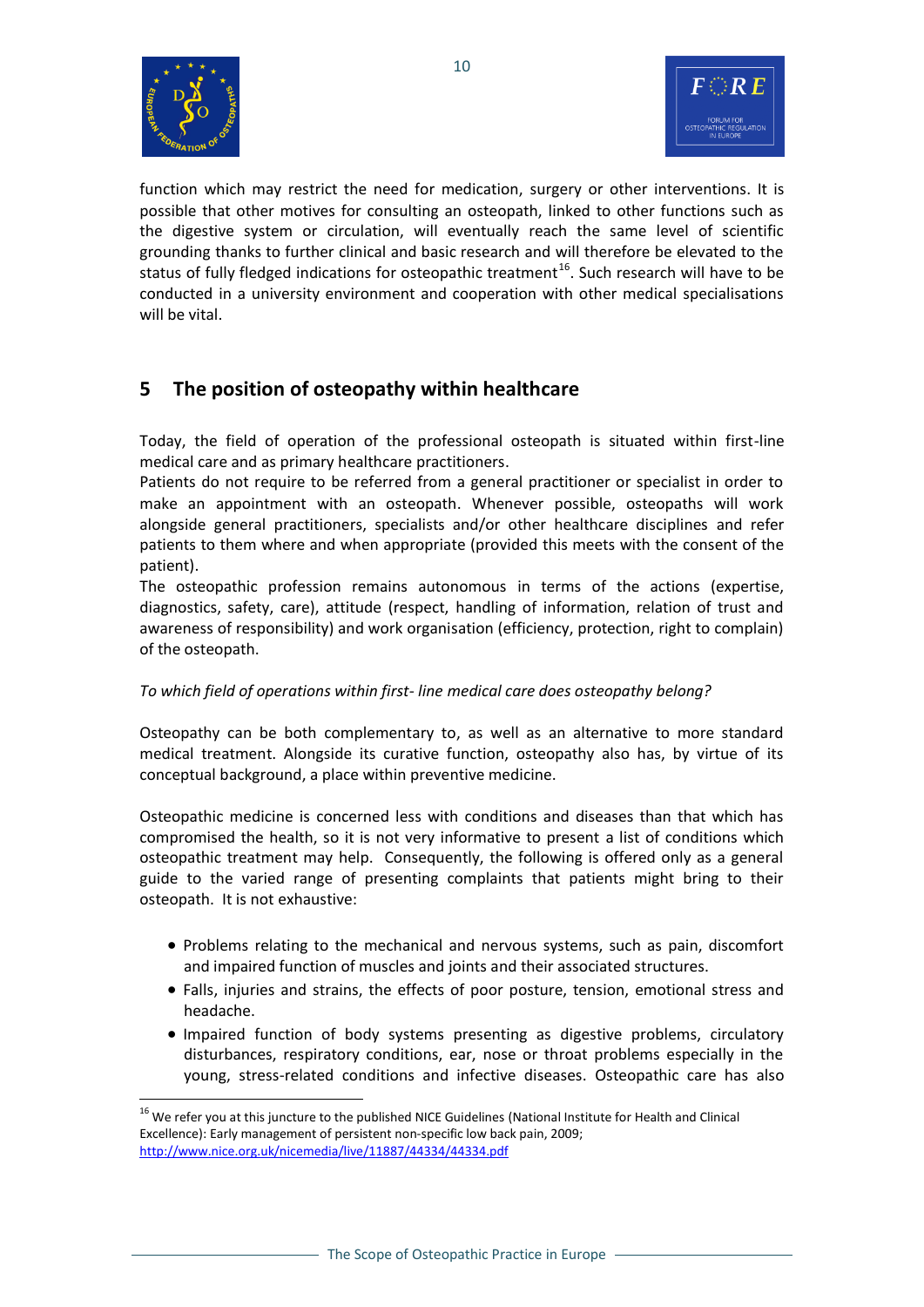



been shown to assist effectively in in-patient care and post-operative convalescence.

- Sports-related problems at all levels, including elite athletes.
- Problems associated with pregnancy, expectant mothers, the newborn and childhood.
- Sometimes patients do not know what is wrong, but they do not feel well. They perhaps do not feel themselves or are not as comfortable as they should be.

Recent studies have shown osteopathy to be effective in a series of conditions and diseases. Some studies suggest that osteopathic care is cost-efficient, may decrease patient need for drug treatment, may expose the patient to less diagnostic testing and that the risk of complications is in most cases lower<sup>17</sup>.

Beside its curative role, osteopathy also claims to have a preventive function within healthcare. The aims of preventive medicine are to promote and maintain good health, prevent disease, counter the progression of disease and prevent chronic illness.

The preventive function of osteopathy is determined by the osteopathic vision of disease and health as gradual phenomena where the patient's dysfunction is believed to be prodromal<sup>18</sup> to a pathology. The essence of this osteopathic vision of disease and health is that the organism carries within itself the potential for health. This vision leads to a form of prevention that differs from what society today understands prevention to mean.

Generally speaking, osteopaths are self-employed and run their own practice, sometimes together with other practitioners. Osteopaths can also be employed by hospitals and any other kind of care facility.

Osteopaths do not claim full authorisation to all areas of health and disease, however, they do work across the entire spectrum of health and disease, together with other healthcare professionals, i.e. osteopaths do not limit themselves to a certain area of healthcare.

Osteopaths practise their profession with complete independence. They work diagnostically as well as therapeutically. They are first-line practitioners with a high degree of responsibility: their specialist training in neurology and locomotor pathology, as well as in general semiology, enables them to identify those pathologies that can(not) be treated directly using their skills. They are aware of the possibilities but also the limitations of their profession and act consequentially.

To summarise: Osteopathy considers itself as a true generalist healthcare practice. Osteopaths are active in first-line medical care, both for diagnosis and therapy; they act as mediators in the maintenance and/or restoration of health, working closely together with the patient and mainly through touch; to this they add a manual technique that is aimed at restoring lost function, at all levels of the body.

<u>.</u>

<sup>&</sup>lt;sup>17</sup> A non exhaustive list of studies can be found in appendix III

<sup>&</sup>lt;sup>18</sup> Prodromal is an earl[y symptom](http://en.wikipedia.org/wiki/Symptom) (or set of symptoms) that might indicate the start of [a disease](http://en.wikipedia.org/wiki/Disease) before specific symptoms occur.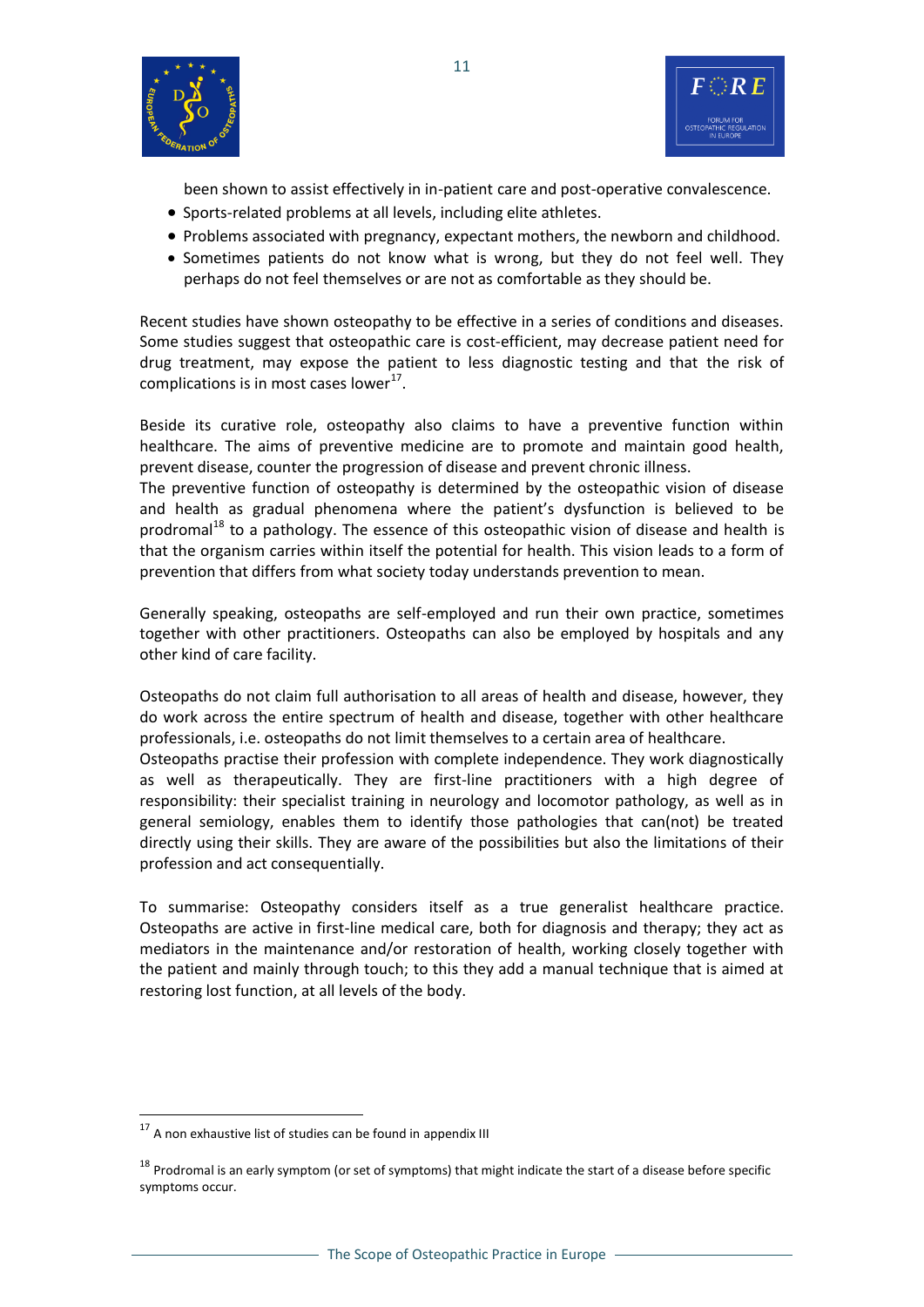

## **6 Osteopathic Practice**

An osteopathic consultation consists of the osteopath taking and recording a present and past case history and conducting appropriate osteopathic and clinical examinations to assist in the assessment of the patient.

The osteopath formulates a working diagnosis and prognosis, communicates these effectively to patients and therefore plans an osteopathic treatment dealing appropriately with clinical findings, performs the treatment and reassesses the results of this.

#### **6.1 Case history**

1

The osteopath takes a comprehensive past and current medical history from the patient, including family history and details of the presenting problem. This allows the patient to express their version of events and thoughts, with occasional prompting to focus on and elicit further detail for important areas. A range of relevant questions is asked, including reference to third party reports and findings from the patients, to assist in formulating an exclusion diagnosis, a differential diagnosis and a working diagnosis. Significant attention is given to predisposing and maintaining factors that may have led to the problem, such as occupational, recreational or stress.

The osteopath will maintain a comprehensive written record of the consultation and subsequent contact with the patient. This information will be treated as strictly confidential.

At this stage the osteopath will satisfy his/herself that it is safe to continue with observation and examination

#### **6.2 Observation and clinical examination <sup>19</sup>**

Based on the case history, a range of possible diagnoses is generated. A relevant and detailed osteopathic clinical examination, tailored to the individual patient and his or her problem, is performed in order to explore these.

When necessary, the osteopath will use the clinical examination procedures that are familiar to most people and widely used by healthcare practitioners, in order to examine all body systems. In addition, however the osteopath will use specific osteopathic examination techniques such as observation and palpation<sup>20</sup> to evaluate the quality, state, mobility and

<sup>&</sup>lt;sup>19</sup> Most common used diagnostics tools used by osteopaths and an Assessment of a somatic dysfunction are listed in appendix IV

<sup>&</sup>lt;sup>20</sup> Palpation is the highly trained and practised sense of touch, a hallmark of the osteopath. It is known that we obtain information about the world through our five senses: sight, sound, touch, taste and smell. It is also known also that we can train these senses, as we do with the sense of sight when we learn to read; that a tea or wine taster trains the sense of taste; a perfumer trains the sense of smell; a musician trains the ear. In the same way, from the outset of their training, osteopaths develop their sense of touch, to be able to feel information that is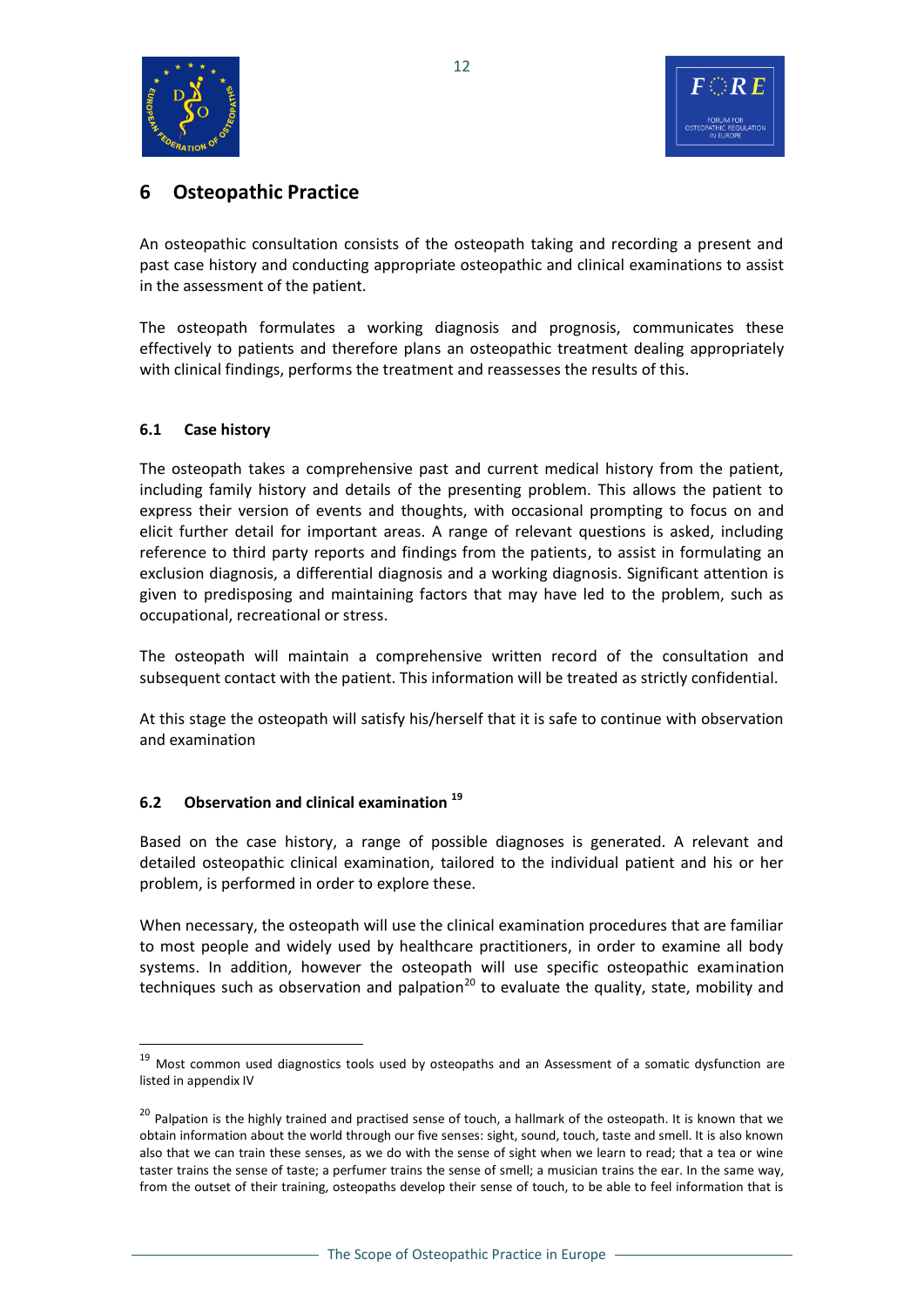



health of the mechanics of the joints, muscles and the other tissues of the body. This will lead to an initial working diagnosis of what the osteopath considers might explain the patient's problem. The osteopath will then determine the most relevant options for dealing with this and communicate these to the patient.

Diagnosis could be viewed as the collection of a set of findings from the history and examination and using these just to identify the name of a disease, condition or syndrome. This is useful in communicating predetermined pathology, signs and symptoms. The osteopath, however, strives to achieve a much more comprehensive understanding and explanation of the various factors involved, rather than simply providing a convenient label. Further, the osteopathic interpretation of a patient's problem may evolve as the treatment progresses and a greater understanding of the condition unfolds.

At this point the osteopath has sufficient findings to proceed to treatment or not.

#### **6.3 Evaluation, treatment and management**

The osteopath synthesises their findings from the observation and examination to confirm or review their working diagnosis. The osteopath then correlates and prioritises the somatic dysfunction(s) of all the patient's bodily systems and designs a treatment plan accordingly.

At this stage the osteopath discusses the diagnosis and treatment plan in detail with the patient. Finally he formulates a prognosis for the patient.

#### **6.3.1 Treatment**

<u>.</u>

Osteopathic treatment addresses the mobility of the patient's bodily tissues, which affects their overall state of health. Osteopathy offers a range of manual techniques which can be categorized as direct, indirect, combined, fluid and reflex based.<sup>21</sup>

- Direct techniques may be applied specifically to a joint or non-specifically to a body area. Direct techniques engage the restrictive barrier and use an activating force to correct the somatic dysfunction. Direct techniques may use thrust, impulse, muscle contraction, fascial loading, or passive range of motion to achieve the tissue response.
- Indirect, fluid, balancing, or reflex based techniques may be applied specifically to a joint or non-specifically to a body area. These techniques do not engage the restrictive barrier. These techniques may use fascial massage, fascial and soft-tissue loading or unloading, hydraulic pressures, phases of respiration, cranial or postural adjustments as part of the application of the technique.

Manipulative techniques are used to influence patient's health in accordance with the aforementioned models (chapter 3.1).

not readily experienced by the untrained hand. These all are primary senses, which cannot be described, only compared with itself or another sense.

<sup>&</sup>lt;sup>21</sup> Further details of manual treatment acts are listed in appendix IV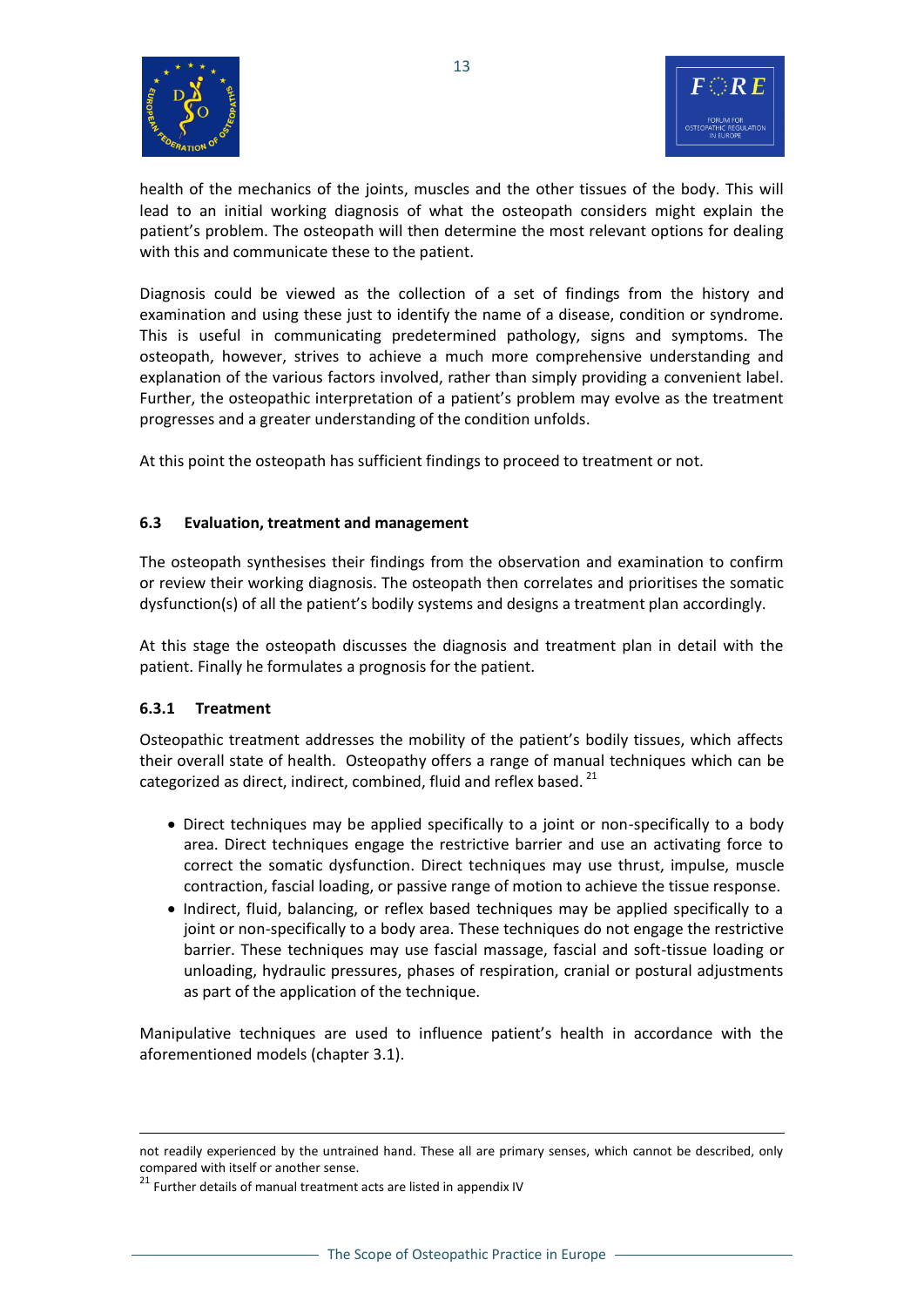



These techniques can apply to varying levels of the body, for example, specific soft tissue techniques for muscles and ligaments; specific joint mobilisation or positioning to improve the range and quality of their motion; rapid controlled thrusts to joints; manual techniques to restore function to visceral structures; etc.

The choice of treatment techniques or modalities, are influenced by many factors such as:

- Patient's presenting complaint
- The illness
- Age
- General well-being
- General health
- Previous medical history
- Osteopathic examination findings
- Drug use
- <sup>●</sup> …

At this stage the treatment plan and subsequent choice of techniques are specific to the patient.

The scope of treatment extends to empowering the patient to maintain their health through education and general lifestyle advice.

It is important that the patient is continually updated and informed in a clear manner of the diagnosis treatment protocol, treatment strategies or alternative treatment modalities which may be recommended. The patient is informed of potential risks, side effects and the timeframe for treatment. The patient must give consent before commencing any treatment.

#### **6.3.2 Ongoing case management**

At the start of each consultation the patient is asked to report any progress or change relating to their complaint. The osteopath then carries out a new examination and commences further treatment accordingly. The initial diagnosis is reviewed at the end of each treatment. The duration and frequency of the treatment plan depends on the patient's progress. The patient is kept informed throughout this process and will be advised of any need for referral.

## **7 Appropriateness of Treatment**

The indication for osteopathic treatment is the presence of somatic dysfunction that is clinically significant. Clinical significance is determined using the models of osteopathic practice described in chapter 4.1.

When employed by skilled and knowledgeable individuals, the principles of osteopathy and the osteopathic model of health care may be applied in many clinical conditions.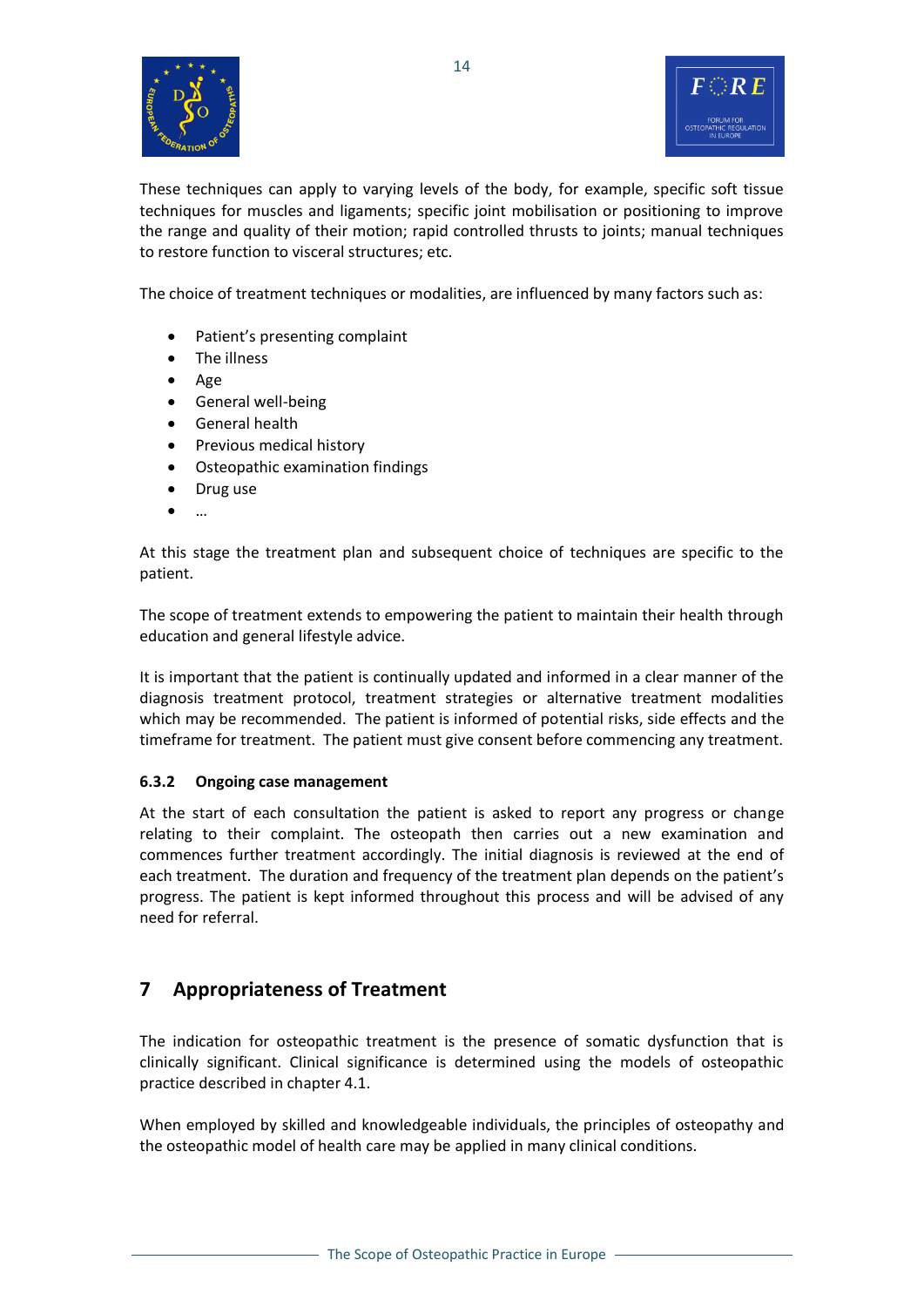



As primary contact health care providers, osteopaths have responsibility to diagnose and refer patients as appropriate when the patient's condition requires medical, surgical or other therapeutic intervention, which falls outside the realm of the osteopath's training. Osteopaths need to recognize when specific approaches and techniques may be contraindicated in specific conditions.

## **8 Contraindications**

It is important to understand that a contraindication to osteopathic treatment in one area of the body may not preclude osteopathic treatment in a different area.

Likewise, a contraindication for any specific technique does not negate the appropriateness of a different type of technique in that same patient. Absolute and relative contraindications for osteopathic treatment are usually based upon the technique employed. It is the responsibility of the osteopath to discern which types of techniques are safe and appropriate in a clinical situation.

Direct techniques, such as muscle energy, thrust and articulatory manoeuvres, pose different risks than indirect, fluid and reflex based techniques. There is scant data published that details which techniques should be avoided in specific conditions. An understanding of the pathophysiology of the patient's condition and the mechanism of action of the technique, have been used to establish biological plausibility for the absolute and relative contraindications listed.

Patient refusal or absence of informed consent (verbal and/or written) is an absolute contraindication to the application of any technique or treatment.

#### **8.1 Direct techniques**

#### **8.1.1 Systemic conditions that constitute absolute contraindications to direct techniques**

- uncontrolled or suspected bleeding disorders
- prolonged bleeding times
- treatment with anticoagulant pharmacotherapy without recent evaluation of therapeutic level
- clotting abnormalities
- congenital or acquired connective tissue diseases that result in compromised tissue integrity
- compromised bone, tendon, ligament or joint stability as might occur in metabolic disorders, metastatic disease and/or rheumatoid diseases

#### **8.1.2 Systemic conditions that constitute relative contraindications to direct techniques**

- osteoporosis
- osteopenia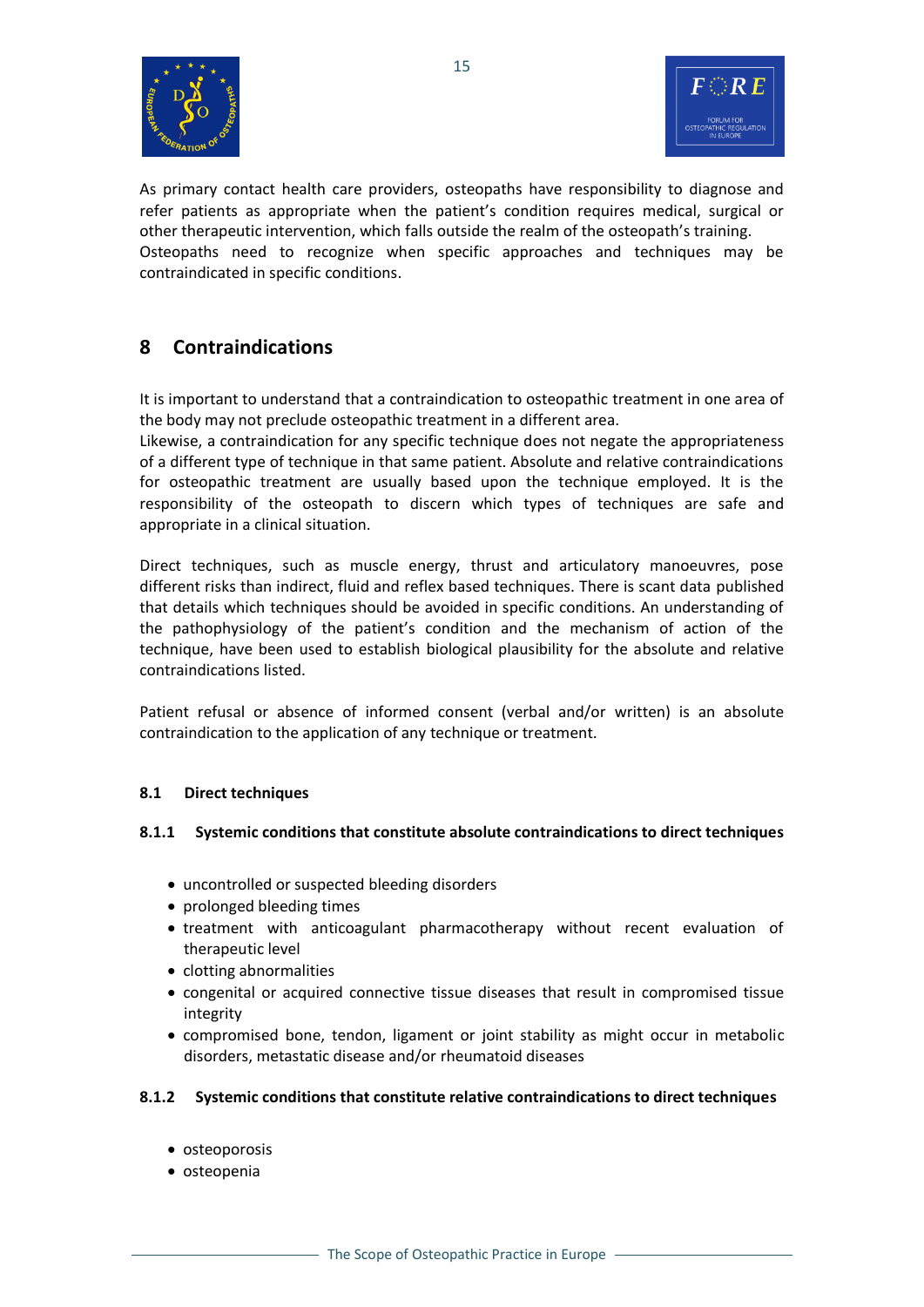

#### **8.1.3 Absolute contraindications to direct techniques specifically applied at the local site**

- aortic aneurysm
- open wounds, skin derangement, recent surgery
- acute hydrocephalus
- hydrocephalus without diagnostic workup
- acute intracerebral bleed
- acute cerebral ischemia, including transient
- suspected cerebral arterial-venous malformation
- cerebral aneurysm
- abdominal pain
- acute cholecystitis with suspected leakage or rupture
- acute appendicitis with suspected leakage or rupture
- acute or subacute closed head injury
- acute disc herniation with progressive neurological signs
- suspicion or evidence of vascular compromise
- suspected vertebral artery compromise
- known congenital malformation
- acute cauda equina syndrome
- ocular lens implant (early post-operative period)
- uncontrolled glaucoma
- neoplasm
- suspected or risk of bone compromise such as osteomyelitis, boney tuberculosis, etc., or risk of same

#### **8.1.4 Absolute contraindications to direct techniques specifically involving thrust or impulse applied at the local site**

- specific technique at the site of surgical internal fixation of the joint
- compromised bone or joint stability as might occur focally in neoplasm, metastatic disease, suppurative arthritis, septic arthritis, rheumatoid diseases, osteomyelitis, boney tuberculosis, etc.
- acute fracture, pseudarthrosis
- boney or intramuscular hematoma or abcess

#### **8.1.5 Relative contraindications to direct techniques using thrust or impulse at the local site**

- vertebral disc herniation
- strained ligaments at the site
- acute acceleration-deceleration injury of the neck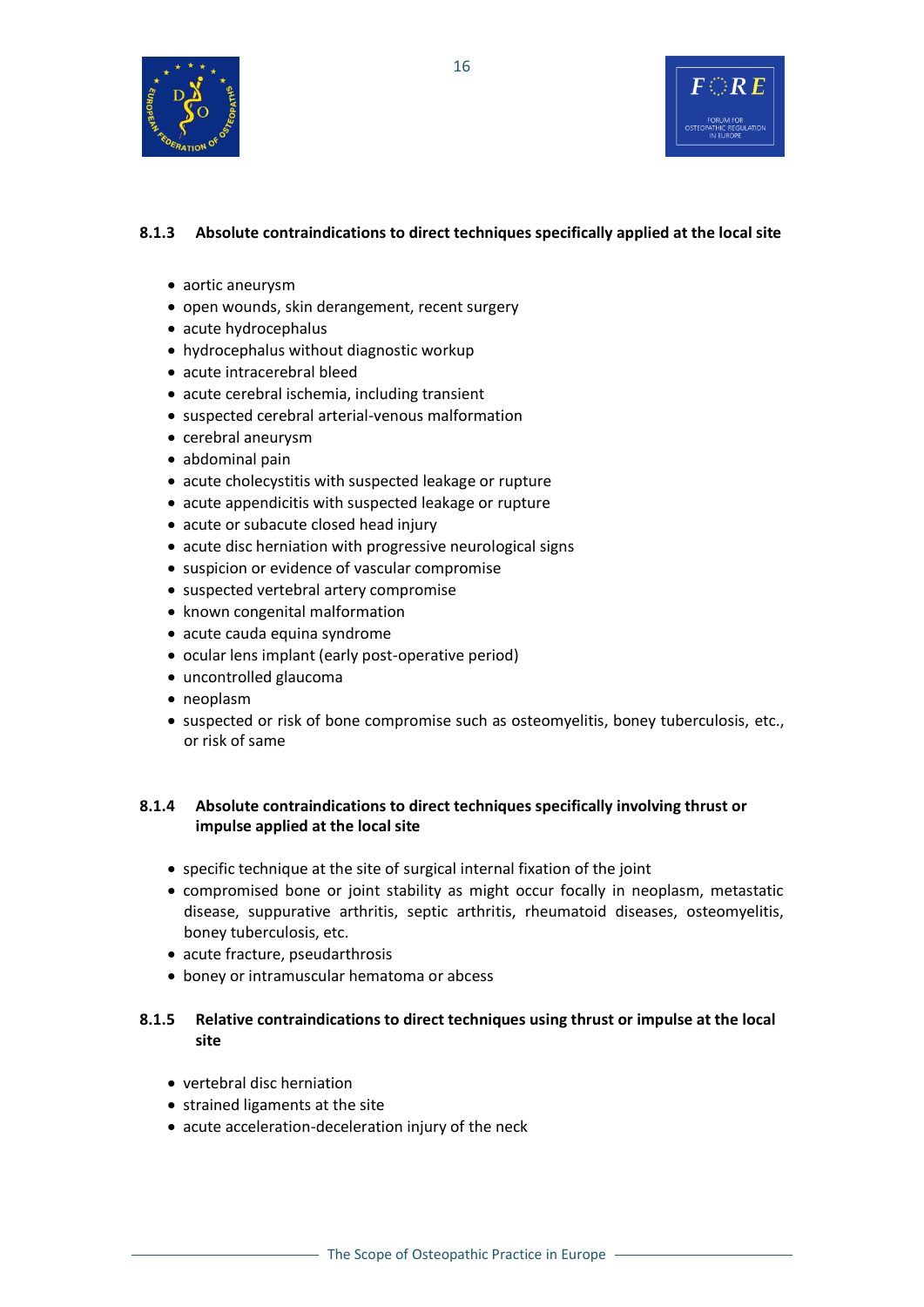

#### **8.2 Indirect, fluid, balancing, and reflex based techniques:**

Relative contraindications to indirect techniques usually concern the clinical-temporal profile of the problem.

#### **8.2.1 Absolute contraindications to indirect, fluid, balancing, or reflex based techniques applied at the local site**

- acute hydrocephalus without diagnostic workup
- acute cerebral bleed
- acute intracerebral vascular accident
- suspected cerebral arterial-venous malformation
- cerebral aneurysm
- suspected acute peritonitis
- acute appendicitis or other visceral disease with suspected leakage or rupture
- recent closed head injury

#### **8.2.2 Relative contraindications to any indirect, fluid, balancing, or reflex based technique applied at the local site**

- metastastatic disease
- neoplasm
- closed head injury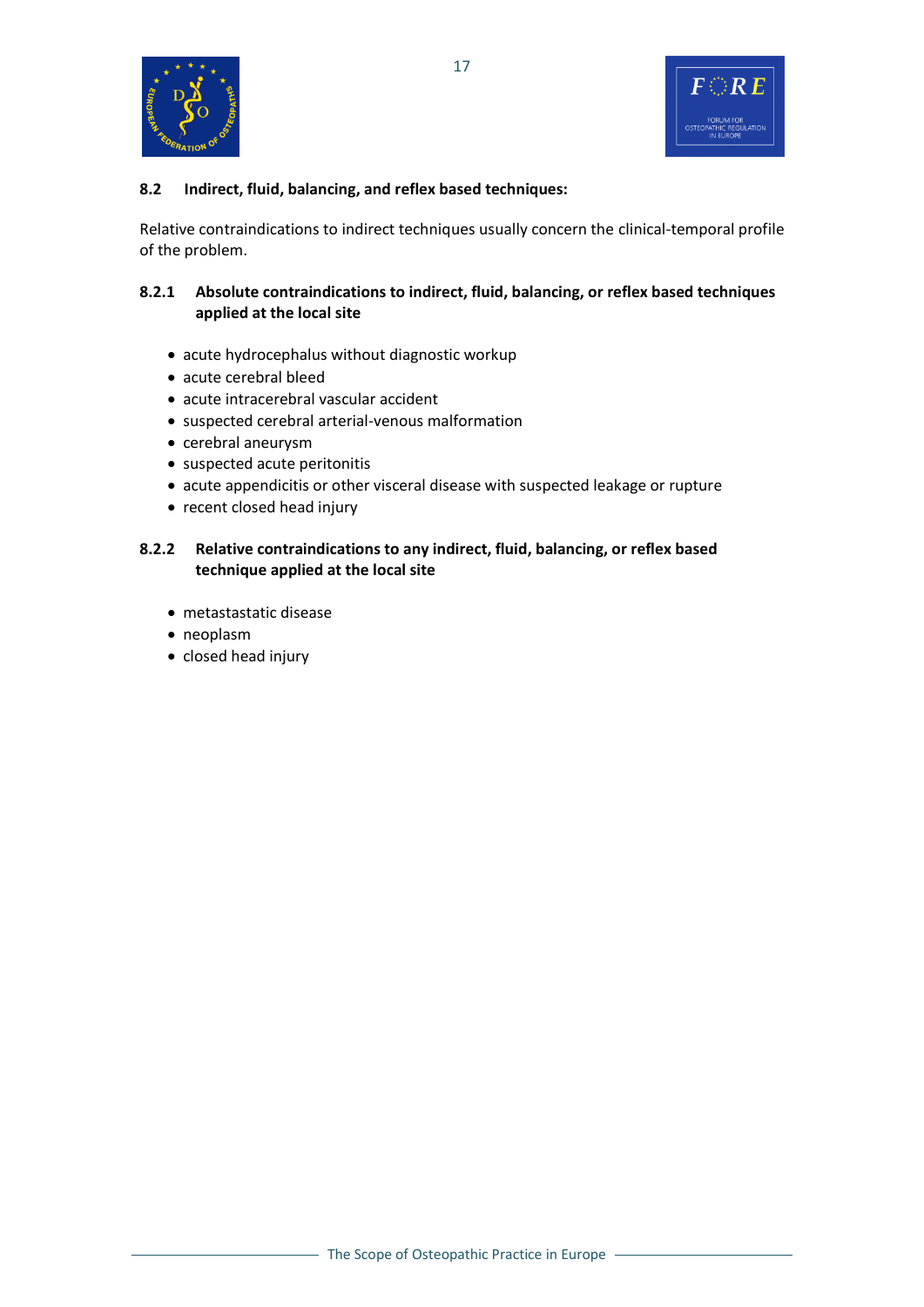



## **References**

#### **General Osteopathic Council** *Osteopathic Practice Framework – consultation document*, 2009

**Jansen T.; van Wolde H.,** (ed.) 2009, Bereoepscompetentieprofiel Osteopathie Nederlandse Vereniging voor Osteopathie (NVO) en Nederlandse Register voor Osteopathie (NRO)

**van Dun P.L.S.,** (red.) 2009, Beroepscompetentieprofiel Osteopathie, Brussel: Groepering Nationaal en Representatief van de Professionele Osteopaten vzw. (GNRPO) [*Professional Competence Profile for Osteopathy, Brussels: National and Representative Group of Professional Osteopaths, non-profit group*]

**WHO**: Benchmarks for Training in Osteopathy, 2010, [http://whqlibdoc.who.int/publications/2010/9789241599665\\_eng.pdf](http://whqlibdoc.who.int/publications/2010/9789241599665_eng.pdf)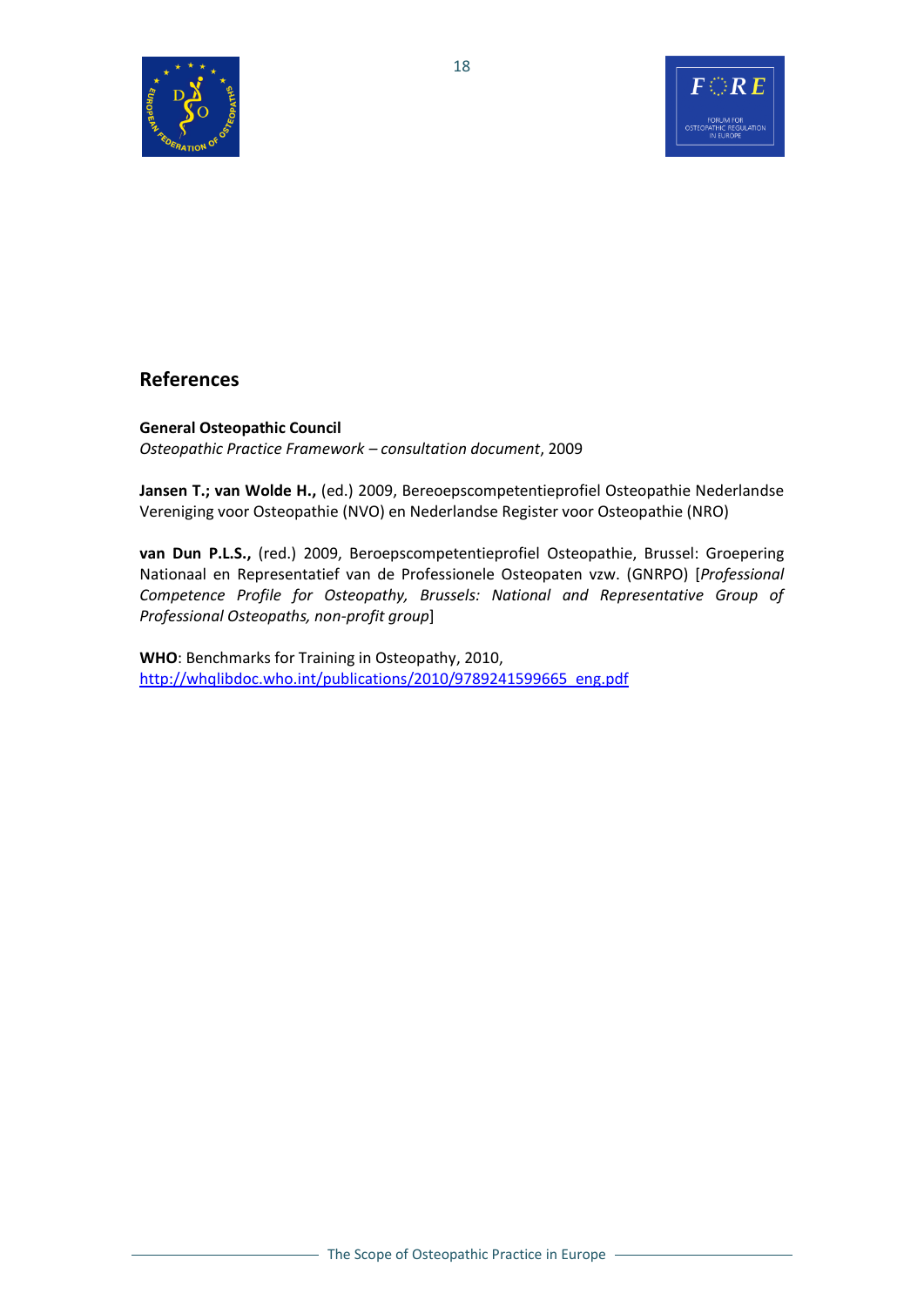



## **Appendix I**

| <b>EFO/FORE</b><br>Memberstate | Is osteopathy protected by a legal statute?<br>Is this a medical or paramedical legal statute?<br>In case there is no legal statute yet, is there any other form of official recognition of<br>osteopathy (e.g. protection of the title of osteopath, or being able to register oneself<br>as osteopath in a register set up by the professionals within private law)? |
|--------------------------------|------------------------------------------------------------------------------------------------------------------------------------------------------------------------------------------------------------------------------------------------------------------------------------------------------------------------------------------------------------------------|
| Austria                        | N <sub>0</sub>                                                                                                                                                                                                                                                                                                                                                         |
| <b>Belgium</b>                 | 29-04-1999: Law Colla on non-conventional healthcare in Belgium. Although not<br>implemented yet.<br>Medical statute.<br>Social security reimbursement: 10 Euro (max. 50 per year) on a private basis.<br>Trademark DO® as quality sign for professional osteopaths according to the<br>requirements of GNRPO.                                                         |
| Finland                        | Official Healthcare Professionals.<br>Medical statute.<br>Name "osteopath" is protected. The government has VALVIRA where every<br>healthcare practitioner is registered.                                                                                                                                                                                              |
| France                         | Recognized.<br>Neither medical nor paramedical, osteopathy is in France a first line profession.                                                                                                                                                                                                                                                                       |
| Germany                        | No recognition.<br>Title protection in the state of Hessen. Trademark DO® as quality sign for fully-trained<br>osteopaths according to the requirements of VOD/EFO.                                                                                                                                                                                                    |
| Greece                         | No recognition.<br>GOA is an Association that acts as a register.                                                                                                                                                                                                                                                                                                      |
| Ireland                        | No recognition.                                                                                                                                                                                                                                                                                                                                                        |
| Italy                          | No recognition.                                                                                                                                                                                                                                                                                                                                                        |
| Luxemburg                      | No recognition.<br>The Professional Association ALDO also registers osteopaths DO trademark.                                                                                                                                                                                                                                                                           |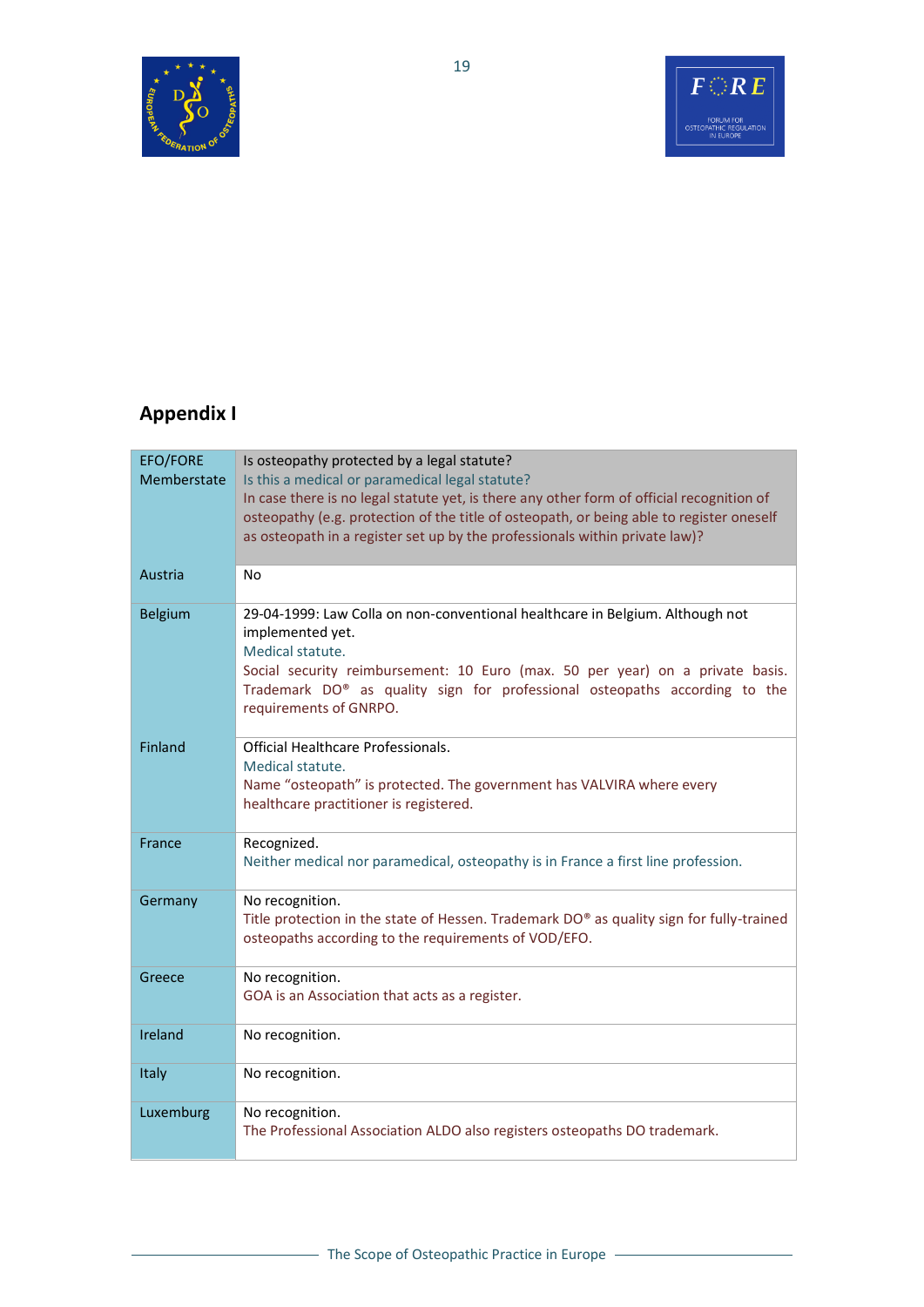



| <b>Netherlands</b> | No recognition.<br>Association NVO and register NRO. Both are looked at by a governing structure CvO.<br>NRO registers and watches the trademark DO MRO® as a title for osteopaths.                                             |
|--------------------|---------------------------------------------------------------------------------------------------------------------------------------------------------------------------------------------------------------------------------|
| Norway             | No recognition.<br>NOF is an association that also acts as a register.                                                                                                                                                          |
| Poland             | No recognition.<br>TOP as an association also registers.                                                                                                                                                                        |
| Portugal           | No recognition.<br>The Association AROP hosts a register.                                                                                                                                                                       |
| Spain              | No recognition.<br>Register ROE and association APREO. Together they created a General Council<br>(CGOE).<br>There are other organizations, but they do not comply with the minimum level of<br>training stated by EFO or FORE. |
| Sweden             | No recognition.<br>There is one association: SOF. SOF also registers. Organized within private Law.                                                                                                                             |
| Switzerland        | Recognized.<br>Medical statute.                                                                                                                                                                                                 |
| United<br>Kingdom  | Recognized. The title "Osteopath" is protected. Only GOsC Registrants.<br>Para-medical statute.                                                                                                                                 |

Table 1: Questionnaire carried out by the EFO/FORE in September 2011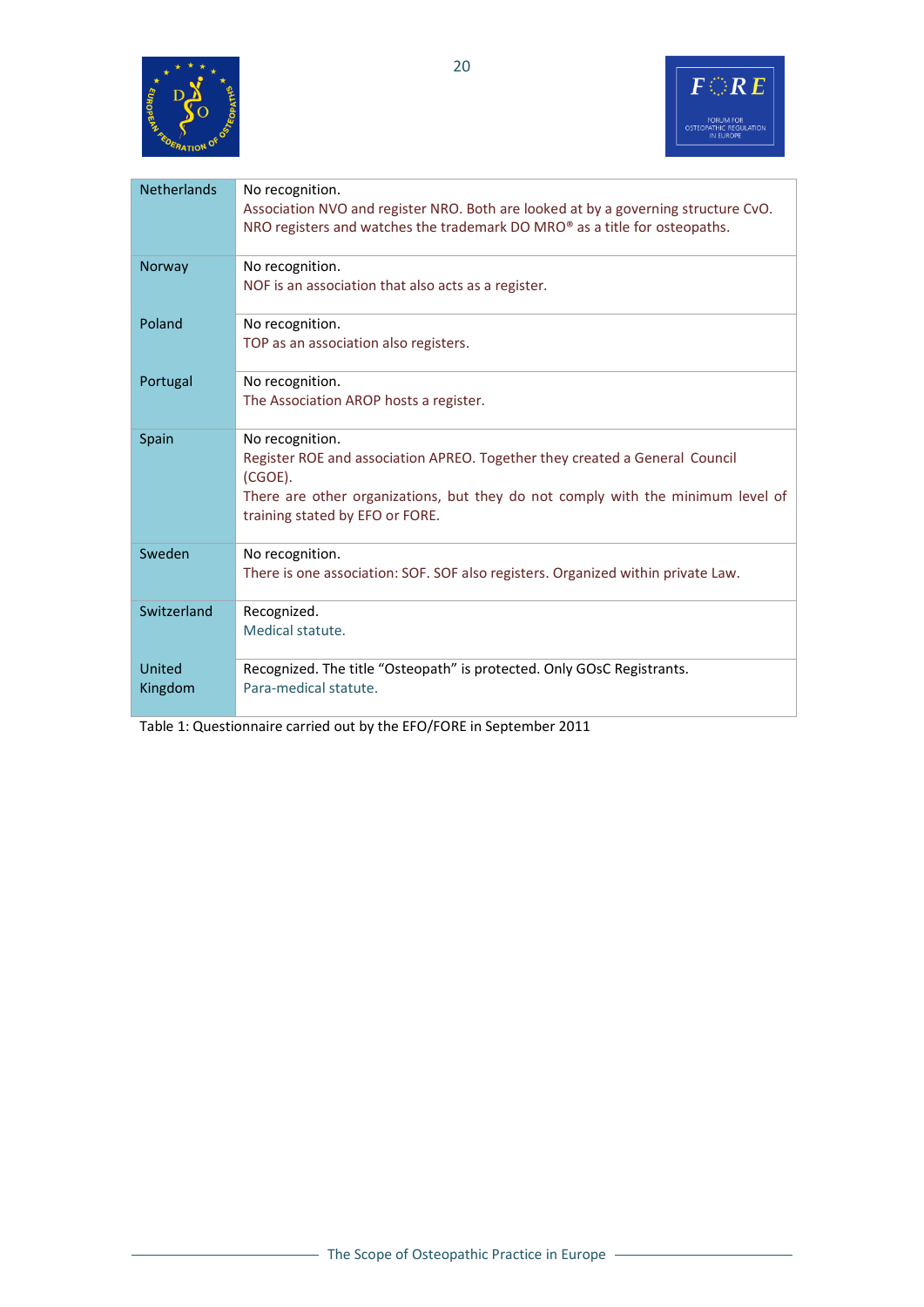



## **Appendix II**

#### **The biomechanical model:**

Hruby R.J.,

Pathophysiologic models: aids to the selection of manipulative techniques, *The AAO Journal*, 1991; 1 (3): 8-10

Rimmer KP, Ford GT, Whitelaw WA. Interaction between postural and respiratory control of human intercostal muscles, *Journal of Applied Physiology*, 1995; 79(5): 1556-1561

Norré ME. Head extension effect in static posturography, *Annals of Otology, Rhinology, and Laryngology*, 1995; 104(7): 570-573

#### **The neurological model:**

Celander E., Koenig A.J., Celander D.R., Effect of osteopathic manipulative therapy on autonomic tone as evidenced by blood pressure changes and activity of the fibrolytic system, *JAOA,* 1968; 67: 1037-8

Degenhardt B.F., Darmani N.A., Johnson J.C., Tows L.C., Rhodes D.C., Trinh C., McClanahan B., DiMarzo V.,

Role of osteopathic manipulative treatment in altering pain biomarkers: a pilot study, *JAOA,*  2007; 107 (9): 387-400

Donnerer J.

Nociception and the neuroendocrine-immune system. In: Willard F.H., Patterson M., editors. *Nociception and the Neuroendocrine-Immune Connection*. Indianapolis: American Academy of Osteopathy, 1992; p. 260-73

Emrich H.M., Millan M.J., Stress reactions and endorphinergic systems., *J Psychosom Res*, 1982; 26: 101-4

Ganong W.,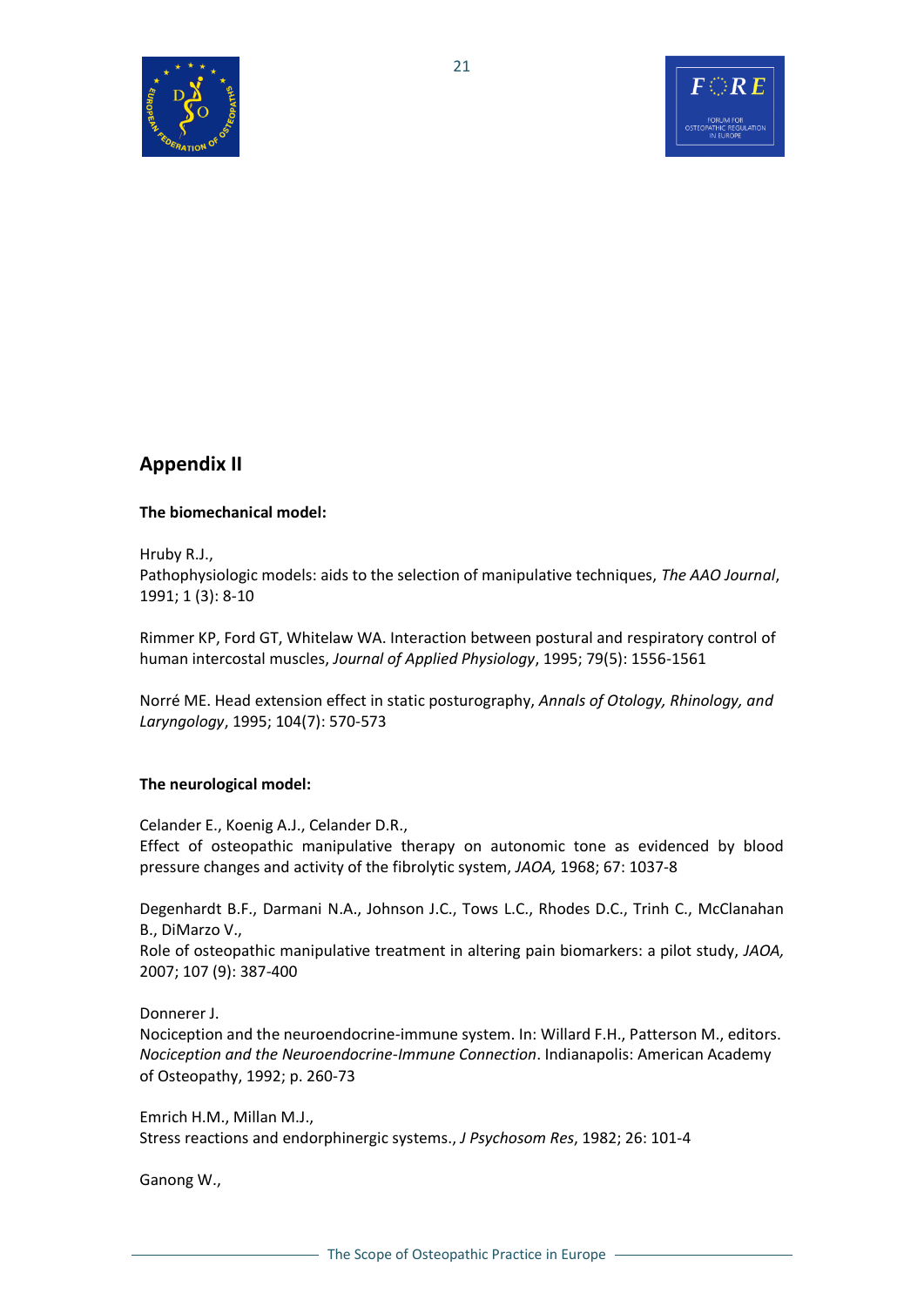



The stress response - a dynamic overview, *Hosp Prac,* 1988; 23 (6): 155-71

Kiecolt-Glaser J.K, Glaser R., Stress and immune function in humans. In: Ader R., Felton D.L., Cohen N., editors. *Psychoneuroimmunology*. 2nd ed. San Deigo, CA: Academic Press; 1991; p. 849-95

McEwan B., Glucocorticoid-biogenic amine interactions in relation to mood and behavior, *Biochem Pharm,* 1987; 36: 1755-63

Van Buskirk R.L., Nociceptive reflexes and the somatic dysfunction: a model, *J Am Osteopath Assoc,* 1990; September 90 (9): 792-809

Willard F.H., Mokler D.J., Morgane P.J., Neuroendocrine-Immune System and Homeostasis. In: Ward RC, editor. *Foundations for Osteopathic Medicine*. 1st ed. Baltimore: Williams and Wilkins, 1997; p. 107-35

#### **The respiratory/circulatory model:**

Degenhardt B.F., Kuchera M.L., Update on osteopathic medical concepts and the lymphatic system, *J Am Osteopath Assoc*, 1996; 96: 97-100

Downey H.F., Durgam P., Williams A.G. Jr, Rajmane A., King H.H., Stoll S.T., Lymph flow in the thoracic duct of conscious dogs during lymphatic pump treatment, exercise, and expansion of extracellular fluid volume, *Lymphat Res Biol*., 2008; 6 (1): 3-13

Hodge L.M., King H.H., Williams A.G., Reder S.J., Belavadi T., Simecka J.W., Stoll S.T., Downey H.F., Abdominal Lymphatic Pump Treatment Increases Leukocyte Count and Flux in Thoracic Duct Lymph, *Lymphatic Research and Biolog,*. June 2007, Vol. 5, No. 2: 127-134

Schander A., Bearden M., Huff J., Williams Jr. A., Stoll S., Simecka J., King H., Downey H., Hodge L.,

Lymphatic pump treatment mobilizes leukocytes from the gut associated lymphoid tissue into thoracic duct lymph, *International Journal of Osteopathic Medicine*, 2008; 11(4): 149- 149

van Dun P.L.S., Dillies P., Dobbelaere E., Inghelbrecht F., Van Eeghem P., Steyaert L., Danse L., Rosseel Y.,

Influence of a mobilization of the mesentery upon the capacity of the portal vein, reported by echo-Doppler*, International Journal of Osteopathic Medicine*, 2008; 11(4): 160-161

#### **The bio-psychosocial model:**

Asmundson G.J.G., Wright K.D.,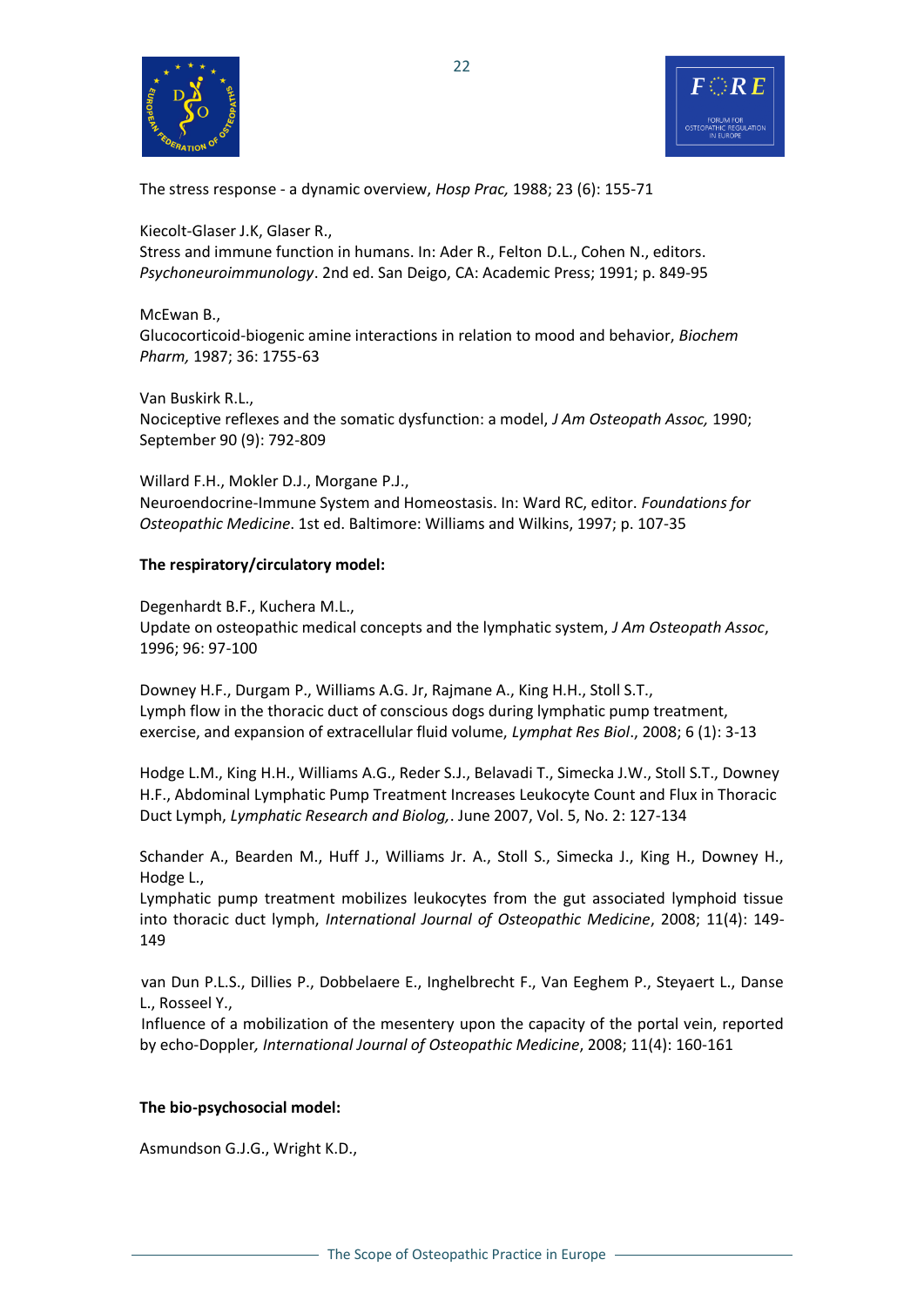



Biopsychosocial Approaches to Pain; In: Hadjistavropoulos T., Craig K.D., editors, Pain: Psychological Perspectives. Mahwah: Lawrence Erlbaum Associates Inc; 2004

#### Drossman D.A.,

Biopsychosocial Issues in Gastroenterology. [Book chapter]. In press 2010

#### Engel G.L.,

The clinical application of the biopsychosocial model, *Am. J. Psychiatry,* 1980, 137: 535-44

#### Flor H., Hermann C.,

Biopsychosocial Models of Pain In: Dworkin R.H., Breitbart W.S., editors, Psychosocial Aspects of Pain: A Handbook for Health Care Providers, Progress in Pain Research and Management. Seattle: IASP Press, 2004; p. 47-76

Gatchel R.J.,

Co morbidity of chronic pain and mental health disorders: the biopsychosocial perspective, *Am. Psychol*., 2004; 59(8): 795-805

Melzack R., Pain and the neuromatrix in the brain, *J Dent Educ*, 2001; 65(12): 1378-82

Penney J.N., The biopsychosocial model of pain and contemporary osteopathic practice, *Int. Journal of Osteop. Med.,* 2010, 13: 42-47

Quintner J.L., Cohen M.L., Buchanan D., Katz J.D., Williamson O.D., Pain medicine and its models: Helping or hindering? *Pain Medicine*, 2008; 9(7): 824-34

#### **The bio-energetic model:**

Norré M.E.,

Head extension effect in static posturography, *Ann Otol Rhino Laryngol*, 1995; 104: 570-3

Rimmer K.P., Ford G.T., Whitelaw W.A., Interaction between postural and respiratory control of human intercostal muscles, *J Appl Physiol*, 1995; 79 (5): 1556-61

Winter D.A., Patia A.E., Frank J.S., Wait S.E., Biomechanical walking pattern changes in the fit and healthy elderly, *Phys Ther,* 1990; 70 (6): 340-7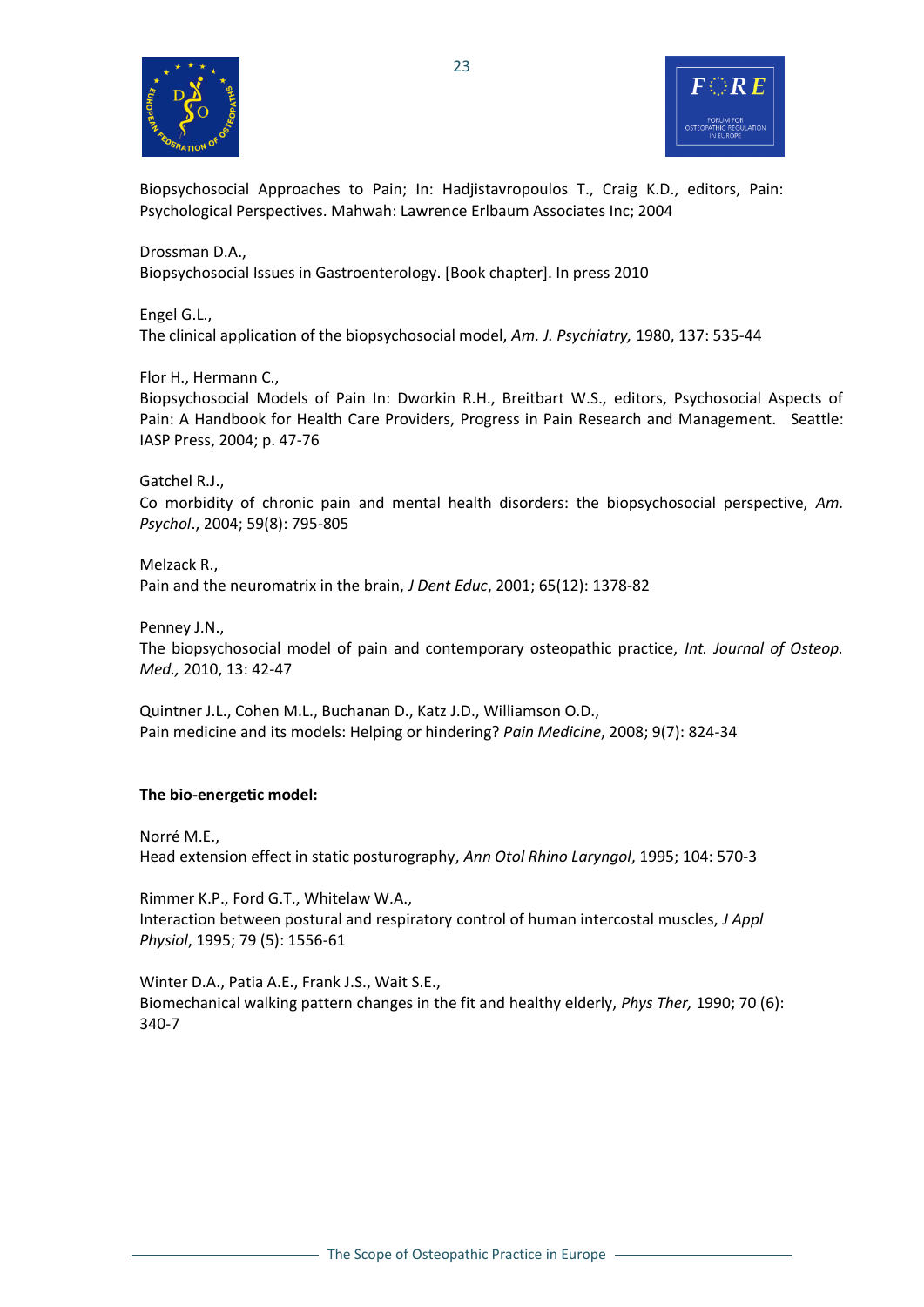



## **Appendix III**

#### Allen T.W., D'Alonzo G.E.,

Investigating the role of osteopathic manipulation in the treatment of asthma. *J Am Osteopath Assoc* 1993 June; 93(6): 654-6, 659

#### Andrews E.C.,

The application of osteopathic principles in the management of arthritis, *JAOA* 1956; 55(6): 355-7

Anderson R.E., Seniscal C., A comparison of selected osteopathic treatment and relaxation for tension-type headaches, *Headache*, 2006 September; 46(8): 1273-80

Andersson G.B.J., Lucente T., Davis A.M., Kappler R.E., Lipton J.A., Leurgans S., A comparison of osteopathic spinal manipulation with standard care for patients with low back pain, *N Engl J Med,* 1999, 341: 1426-1431

Arbuckle B.,

The CP Patient: I. Rehabilitation through occupational and manipulative therapy, *Journal of Osteopathy* 1962; 69(11): 24-39

Baird R.E., Cullom S., Deedman R., Feeney J., Kellogg J., Simning P., Osteopathic manipulation and tension-type headaches, *Am Fam Physician,* 1993, November 1; 48(6): 1023-4

Biondi D.M., Physical treatments for headache: a structured review, *Headache*, 2005, June; 45(6): 738-46

Biondi D.M.,

Cervicogenic headache: a review of diagnostic and treatment strategies, *J Am Osteopath Assoc,* 2005 April; 105(4 Suppl 2): 16S-22S

Bischoff A., Nürnberger A., Voight P., Schwerla F.,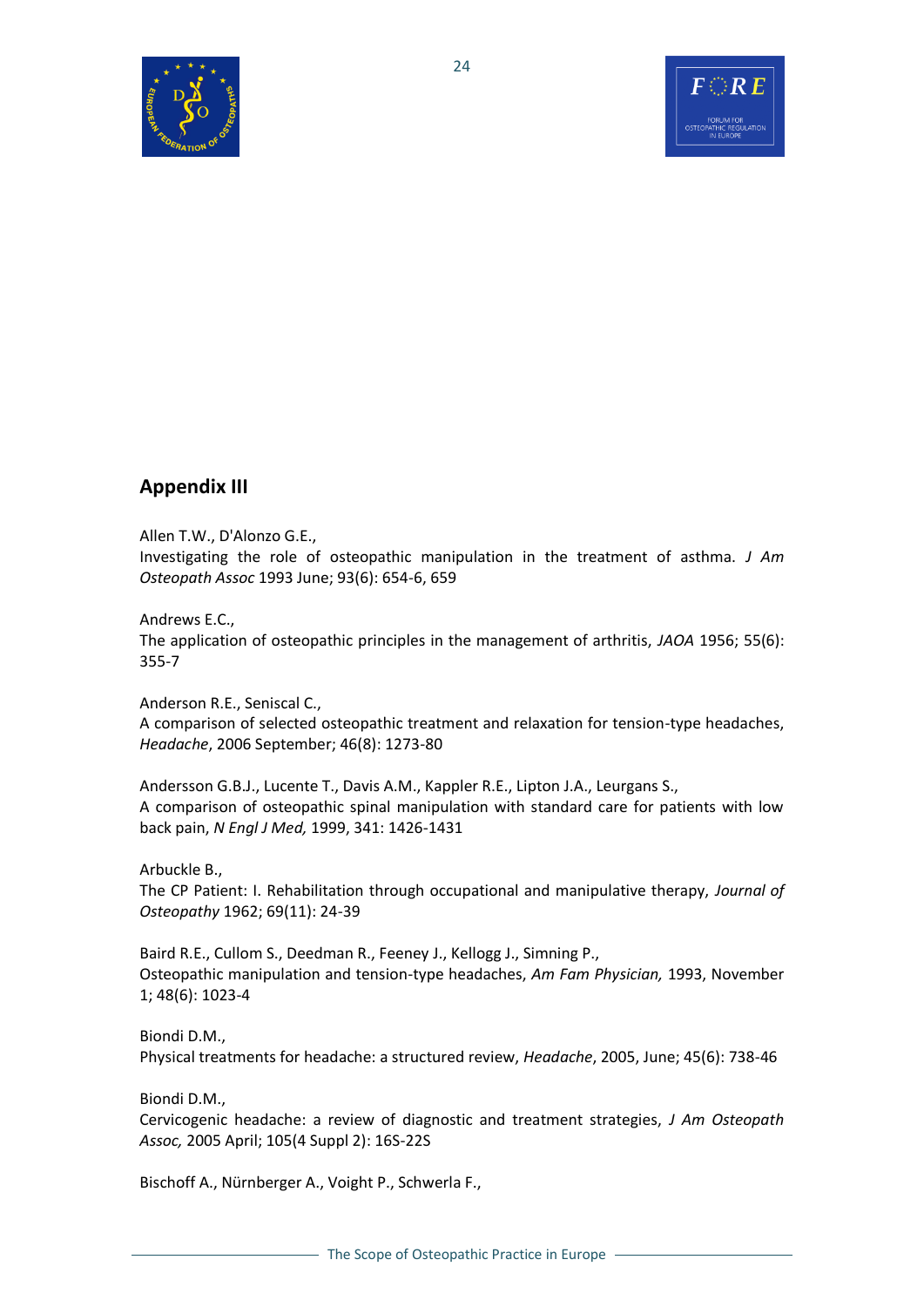



Osteopathy alleviates pain in chronic non-specific neck pain: A randomized controlled trial, Abstracts ICAOR , IJOM, 2006, 9: 27-46.

Blood S.D., Hurwitz B.A.,

Brain wave pattern changes in children with ADD/ADHD following osteopathic manipulation: A pilot study, *American Academy of Osteopathy Journal*, 2000; 10(1): 19-20

Boesler D., Warner M., Alpers A., Finnerty E.P., Kilmore M.A.,

Efficacy of high-velocity low-amplitude manipulative technique in subjects with low-back pain during menstrual cramping [see comments], *J Am Osteopath Assoc,* 1993, February; 93(2): 203-4

Bonfort G., Assendelft W., Evans R., Haas M., Bouter L.,

Efficacy of spinal manipulation for chronic headache: a systematic review, *Journal of Osteopathic Medicine (Australia)* 2001; 4(2): 66

Cameron M.,

A financial analysis of osteopathic manual therapy as adjunct to typical medical care in an Indonesian hospital, *Majalah Kerdokteran Indonesia* 2000; 50(12): 549-54.

Carey T.S., Motyka T.M., Garrett J.M., Keller R.B.,

Do osteopathic physicians differ in patient interaction from allopathic physicians? An empirically derived approach, *J Am Osteopath Assoc,* 2003, July; 103(7): 313-8

Carreiro J.E., Osteopathic evaluation of 1600 neonates. 1993, Unpublished Work

Cipolla V.T., Dubrow C.M., Schuller E.A.,

Preliminary study: An evaluation of the effects of osteopathic manipulative therapy on intraocular pressure, *JAOA,* 1975; 74: 433-7.

Clymer D.H., Levin F.L., Sculthorpe R.H.,

Effects of osteopathic manipulation on several different physiologic functions: Part III. Measurement of changes in several different physiological parameters as a result of osteopathic manipulation, *JAOA*, 1972; 72: 204-7

Crow W.T., Willis D.R.,

Estimating cost of care for patients with acute low back pain: a retrospective review of patient records, *Am. Osteopath. Assoc.,* 2009; 109 (4): 229-33

Degenhardt BF, Kudo S., Efficacy of osteopathic evaluation and manipulative treatment in reducing the morbidity of otitis media in children, *JAOA,* 1994; August: 673.

Fitzgerald M., Stiles E.,

Osteopathic hospital's solution to DRG's may be OMT, *DO,* 1984; 97-101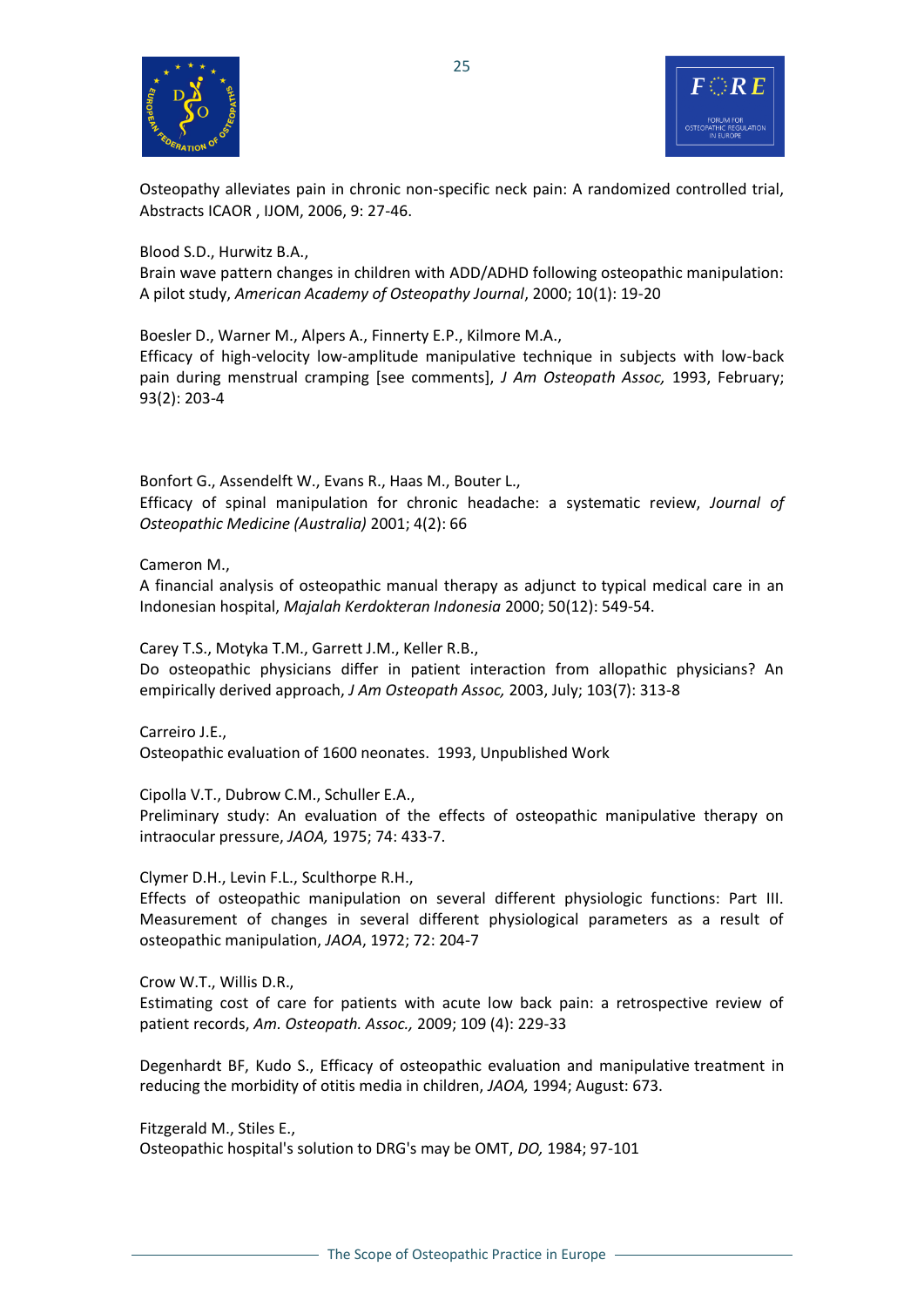



Gamber R.G., Shores J.H., Russo D.P., Jimenez C., Rubin B.R.,

Osteopathic manipulative treatment in conjunction with medication relieves pain associated with fibromyalgia syndrome: results of a randomized clinical pilot project, *JAOA,* 2002; 102(6): 321-5.

Gerhardt K., Montag G., Ruetz M., Schwerla F.,

Osteopathic treatment of women suffering from urinary incontinence following an injury to the perineum during delivery: A randomized controlled trial, Abstracts ICAOR , *IJOM*, 2008, 11: 158

Grimshaw D.N.,

Cervicogenic headache: manual and manipulative therapies, *Curr Pain Headache Rep,* 2001, August; 5(4): 369-75.

Greenman P.E., McPartland J.M.,

Cranial findings and iatrogenesis from craniosacral manipulation in patients with traumatic brain syndrome, *J Am Osteopathic Assoc,* 1995; 95: 182-91

Gurry B., Hopkins M., Peers C., Anderson S., Watts M.A., Musculoskeletal Medicine in Practice 5 Years of the Acute Low Back Pain Service for Plymouth: Results of a Survey, *J. Orthop. Med.,* 2004; 26 (1): 3-8

Hart L.G., Deyo R.A., Cherkin D.C., Physician office visits for low back pain: frequency clinical evaluation and treatment patterns, *Spine,* 1995; 20(1): 11-9

Hayden C., Mullinger B., Reprint of: a preliminary assessment of the impact of cranial osteopathy for the relief of infantile colic, *Complement. Ther. Clin. Pract.,* 2009; 15 (4): 198-203

Hoving J.L., de Vet H.C., Koes B.W., Mameren H., Deville W.L., van der Windt D.A., et al. Manual therapy, physical therapy, or continued care by the general practitioner for patients with neck pain: long-term results from a pragmatic randomized clinical trial, *Clin J Pain*, 2006; 22: 370-377

Howell R.K., Allen T.W., The influence of osteopathic manipulative therapy in the management of patients with chronic lung disease, *JAOA,* 1974; 75: 757-60

Huff J., Schander A., Stoll S., Simecka J., Downey H., King H., Hodge L., Lymphatic pump treatment enhances immunity and reduces pulmonary disease during experimental pneumonia infection, *International Journal of Osteopathic Medicine*, 2008; 11(4): 150-150

Hundscheid H.W.C., Pepels M.J.A.E., Engels L.G.J.B., Loffeld R.J.L.F., Treatment of irritable bowel syndrome with osteopathy: Results of a randomized controlled pilot study, Journal of Gastroenterology and Hepatology, 2007; 22 (9): 1394-8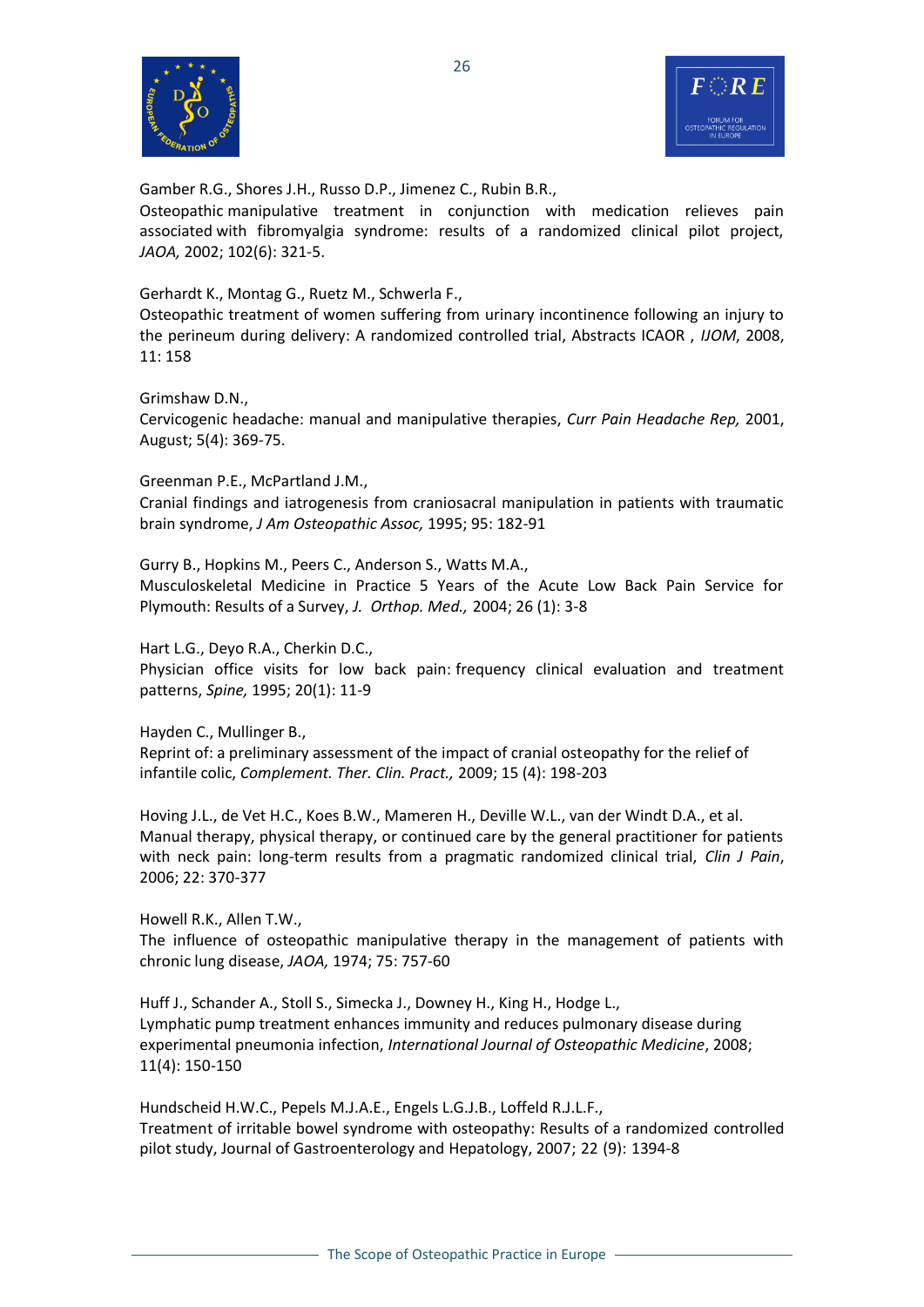



Jarski R.W., Loniewski E.G., Williams J., Bahu A., Shafinia S., Gibbs K., Muller M., The effectiveness of osteopathic manipulative treatment as complementary therapy following surgery: a prospective, match-controlled outcome study, *Altern. Ther. Health Med.,* 2000; 6 (5): 77-81

#### Kaschowitz G., Besse J.P., Schweing G.,

Osteopathic treatment for uterine leiomyomas: a randomized controlled clinical trial, Dissertation, 2005

Korthals-de Bos IBC, Hoving JL, van Tulder MW, Rutten van Mölken MPMH, Adèr H, de Vet HCW, Koes BW, Vondeling H et Bouter LM,

Cost effectiveness of physiotherapy, manual therapy and general practitioner care for neck pain: an economic evaluation alongside a randomised controlled trial, BMJ, 2003; 326: 911-6

#### Lewis M.A.,

Colorado Workers compensation Annual report presented to the Colorado General Assembly. workers Compensation. Colorado: State forms-Central Stores, 1993, Report No.: 395-10-09-0440

#### Licciardone J.C., Herron K.M.,

[Characteristics, satisfaction, and perceptions of patients receiving ambulatory healthcare](http://lib.bioinfo.pl/pmid:11476027)  [from osteopathic physicians: a comparative national survey,](http://lib.bioinfo.pl/pmid:11476027) *JAOA,* 2001; 101 (7): 374-85

Licciardone J.C., Brimhall A.K., King L.N.,

Osteopathic manipulative treatment for low back pain: a systematic review and metaanalysis of randomized controlled trials, BMC Musculoskeletal Disorders, 2005, 6:43

Licciardone J.C., Buchanan S., Hensel K.L., King H.H., Fulda K.G., Stoll S.T., Osteopathic manipulative treatment of back pain and related symptoms during pregnancy: a randomized controlled trial, *Am. J. Obstet. Gynecol*., 2010; 202 (1): 43e.1-8

Lombardini R., Marchesi S., Collebrusco L., Vaudo G., Pasqualini L., Ciuffetti G., Brozzetti M., Lupattelli G., Mannarino E.,

The use of osteopathic manipulative treatment as adjuvant therapy in patients with peripheral arterial disease, *Manual Therapy*, 2009; 14 (4): 439-443

Malone D.G., Baldwin N.G., Tomecek F.J., et al.,

Complications of cervical spine manipulation therapy: 5-year retrospective study in a singlegroup practice, *Neurosurg Focus,* 2002, December 15; 13(6): ecp1.

Marx S.,

Does osteopathic treatment have an influence on the symptoms of patients with chronic prostatitis/chronic pelvic pain syndrome (CPPS)? A randomized controlled trial, Abstracts ICAOR , *IJOM*, 2006, 9: 27-46

Mills M.V., Henley C.E., Barnes L.L.B., Carreiro J.E., Degenhardt B.F., The use of Osteopathic Manipulative Treatment as Adjuvant Therapy in Children With Recurrent Acute Otitis Media, Arch. Pediatr. Adolesc. Med. 2003, 157: 861-866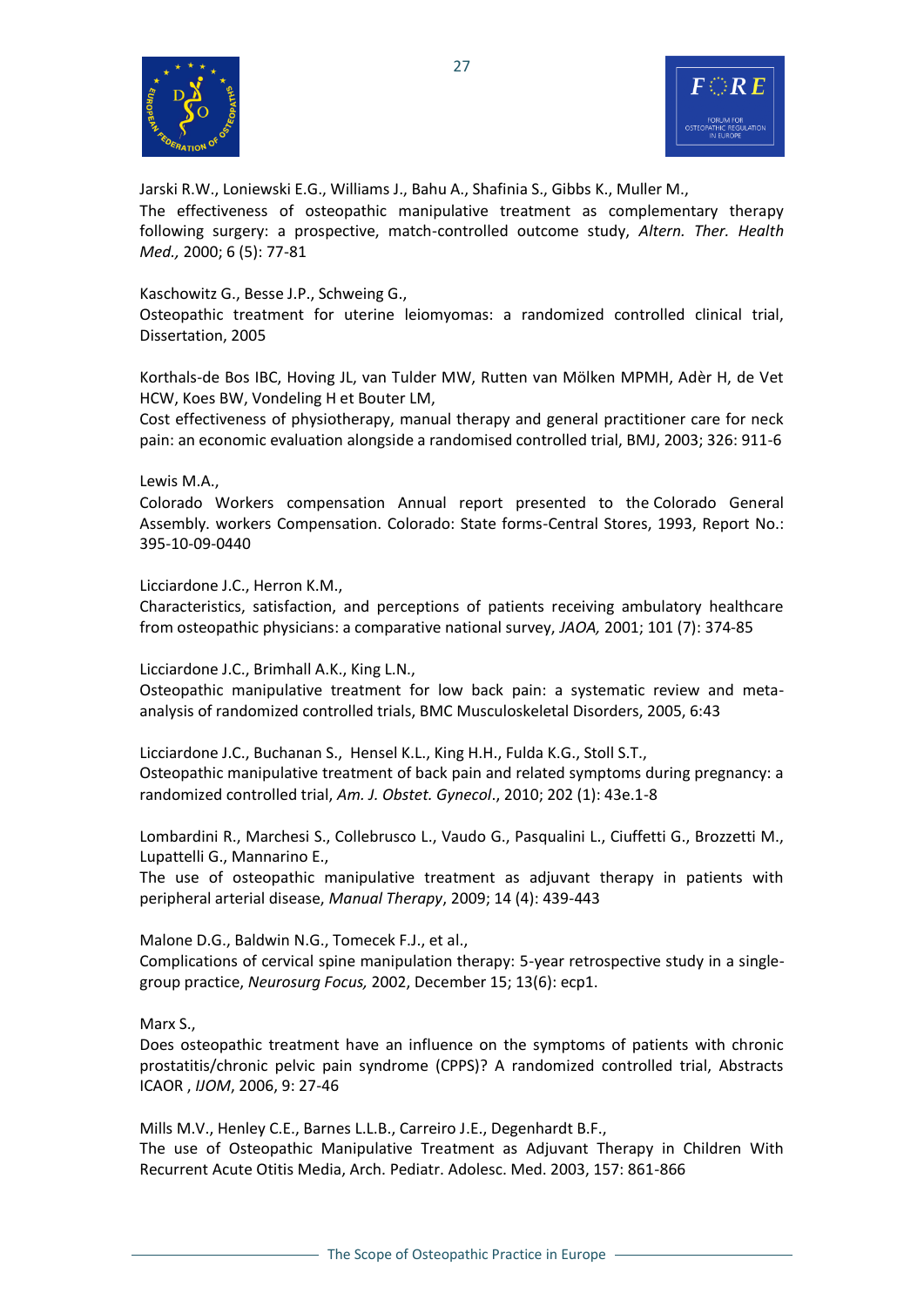

Misko I.S.,

The evaluation of intraocular tension following osteopathic manipulation, *JAOA,* 1981; 80: 750

Monaco A., [Cozzolino V,](http://www.ncbi.nlm.nih.gov/pubmed?term=%22Cozzolino%20V%22%5BAuthor%5D) [Cattaneo R,](http://www.ncbi.nlm.nih.gov/pubmed?term=%22Cattaneo%20R%22%5BAuthor%5D) [Cutilli T,](http://www.ncbi.nlm.nih.gov/pubmed?term=%22Cutilli%20T%22%5BAuthor%5D) [Spadaro A.](http://www.ncbi.nlm.nih.gov/pubmed?term=%22Spadaro%20A%22%5BAuthor%5D), Osteopathic manipulative treatment (OMT) effects on mandibular kinetics: kinesiographic study, *Eur. J. Paediatr. Dent.,* 2008; 9(1):37-42

Noll D.R., Shores J., Bryman P.N., Masterson E.V., Adjunctive osteopathic manipulative treatment in the elderly hospitalized with pneumonia: A pilot study, *JAOA*, 1999; 99(3): 143-52

Noll D.R., Johnson J.C., Baer R.W., Snider E.J.,

The immediate effect of individual manipulation techniques on pulmonary function measures in persons with chronic obstructive pulmonary disease, *Osteopath. Med. Prim. Care,* 2009; 8(3): 9

O'Neal M.L., The pediatric spine: anatomical and dynamic considerations preceeding manipulation, *Compr Ther*, 2003; 29(2-3): 124-9 Pasquarello G., Johnson K., Cervical Spine Manipulation, *American Osteopathic Association*, 2004

Philippi H., Faldum A., Schleupen A., Pabst B., Jung T., Bieber I., Kaemmerer C., Dijs P., Reitter B.,

Infantile postural asymmetry and osteopathic treatment: a randomized therapeutic trial, Developmental Medicine and Child Neurology, 2006, 48: 5-9

Richardson B.S., Way B.V., Speece A.J., Osteopathic manipulative treatment in the management of notalgia paresthetica, *JAOA,*  2009; 109 (11): 605-608

Shekelle P.G., Coulter I.,

Cervical spine manipulation: summary report of a systematic review of the literature and a multidisciplinary expert panel, *J Spinal Disord,* 1997, June; 10(3): 223-8

Stoll S.T., Mitra M., Post-traumatic headache of cervical origin, *The AAO Journal,* 2002; 12(3): 38-41

Sucher B.M.,

Palpatory diagnosis and manipulative management of carpal tunnel syndrome [see comments], *J Am Osteopath Assoc* ,1994 August; 94(8): 647-63.

Sucher B.M.,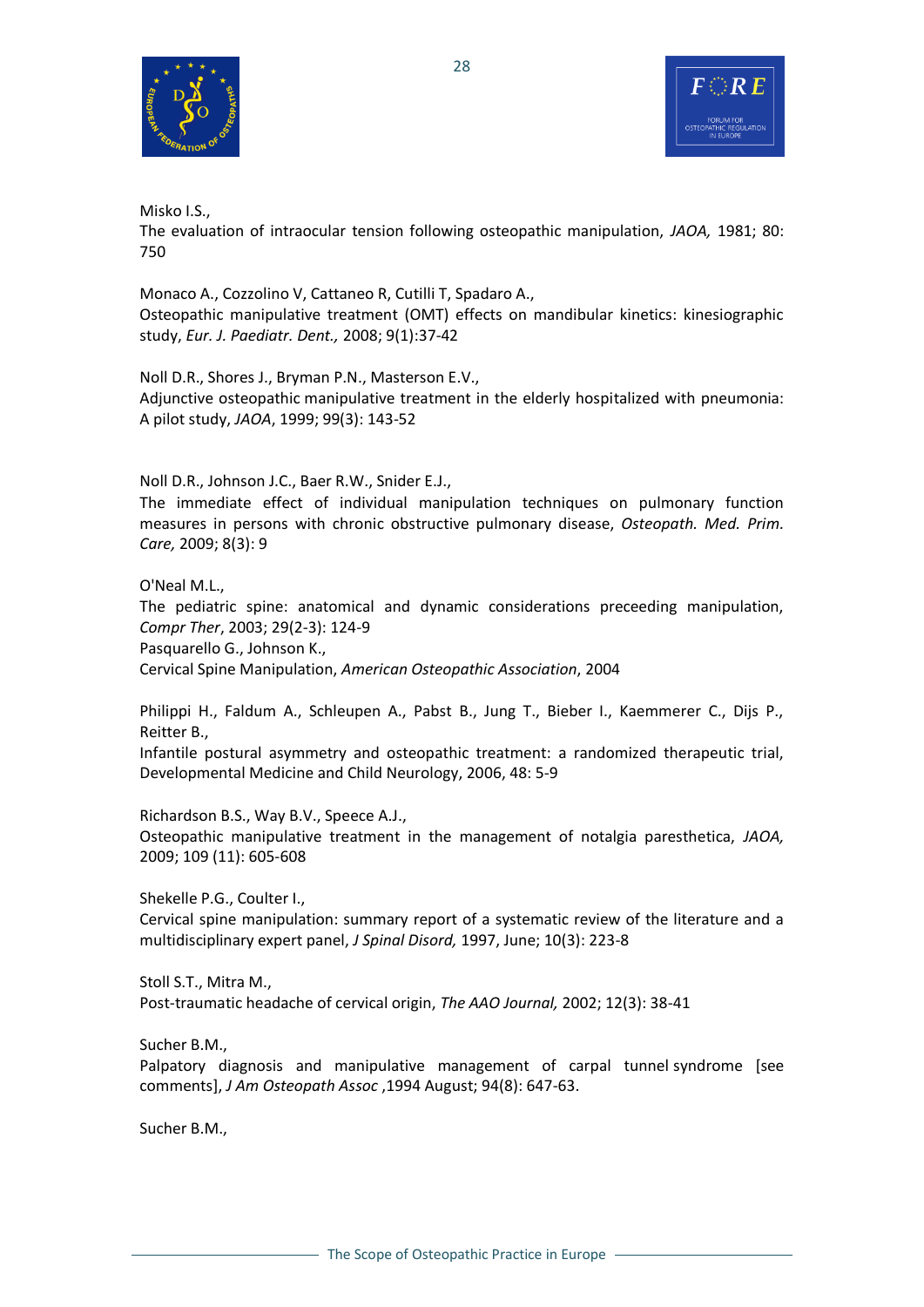



Palpatory diagnosis and manipulative management of carpal tunnel syndrome: Part 2. 'Double crush' and thoracic outlet syndrome, *J Am Osteopath Assoc*, 1995 August; 95(8): 471-9

Sucher B.M., Hinrichs R.N.,

Manipulative treatment of carpal tunnel syndrome: biomechanical and osteopathic intervention to increase the length of the transverse carpal ligament [see comments]. *J Am Osteopath Assoc,* 1998, December; 98(12): 679-86

Stevinson C., Honan W., Cooke B., Ernst E., Neurological complications of cervical spine manipulation, *J R Soc Med,* 2001, March; 94(3): 107-10

Tarsuslu T., Bol H., Simsek I.E., Toylan I.E., Cam S., The effects of osteopathic treatment on constipation in children with cerebral palsy: a pilot study, *J. Manip. Physiol. Ther.,* 2009; 32 (8): 648-653

UK BEAM Trial Team. United Kingdom back pain exercise and manipulation (UK BEAM) randomised trial: cost effectiveness of physical treatments for back pain in primary care. BMJ. 2004, 329: 1381

Wells M.R., Giantinoto S., D'Agate D. et al.,

Standard osteopathic manipulative treatment acutely improves gait performance in patient's with parkinson's disease, *JAOA*, 1999; 99(2): 92-8

Williams N.H., Wilkinson C., Russell I., Edwards R.T., Hibbs R., Linck P., Muntz R., Randomized osteopathic manipulation study (ROMANS): pragmatic trial for spinal pain in primary care, *Family Practice*, 2003; 20(6): 662-9

Williams N.H., Edwards R.T., Linck P. et al., Cost-utility analysis of osteopathy in primary care: results from a pragmatic randomized controlled trial, *Family Practice,* 2004, December; 21(6): 643-50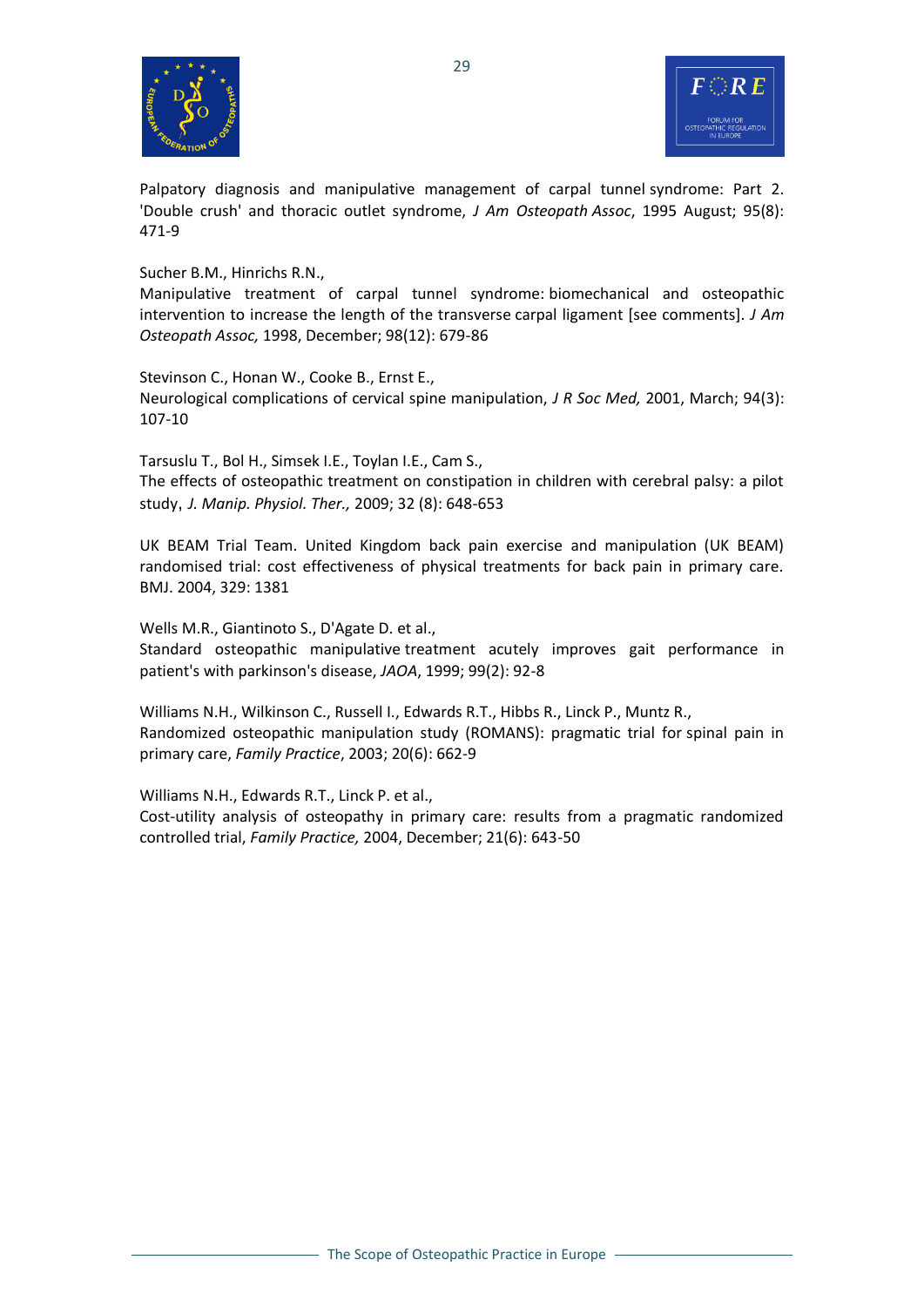



## **Appendix IV**

Most common used diagnostics tools used by osteopaths:

- Inspection.
- Range Of Motion (ROM).
- Classical orthopedic tests.
- Classical neurological tests.
- Percussion and auscultation.
- Palpation (of position and of movement/static and dynamic).
- Tender Points (Jones techniques) and Triggerpoints.
- Muscle function testing.
- Fascial testing.
- Examination of visceral mobility and motility.
- Examination of the cranium (neuro- and viscerocranium).
- Examination of neurolymphatic reflexes (Chapman reflexes).

Assessment of a somatic dysfunction:

- A static and dynamic morphologic inspection (with a qualitative and a quantitative evaluation of movement).
- Evaluation of function.
- Evaluation of pain.
- Evaluation of asymmetry.
- Evaluation of tissue texture.

Treatment consists primarily of manual acts, such as: